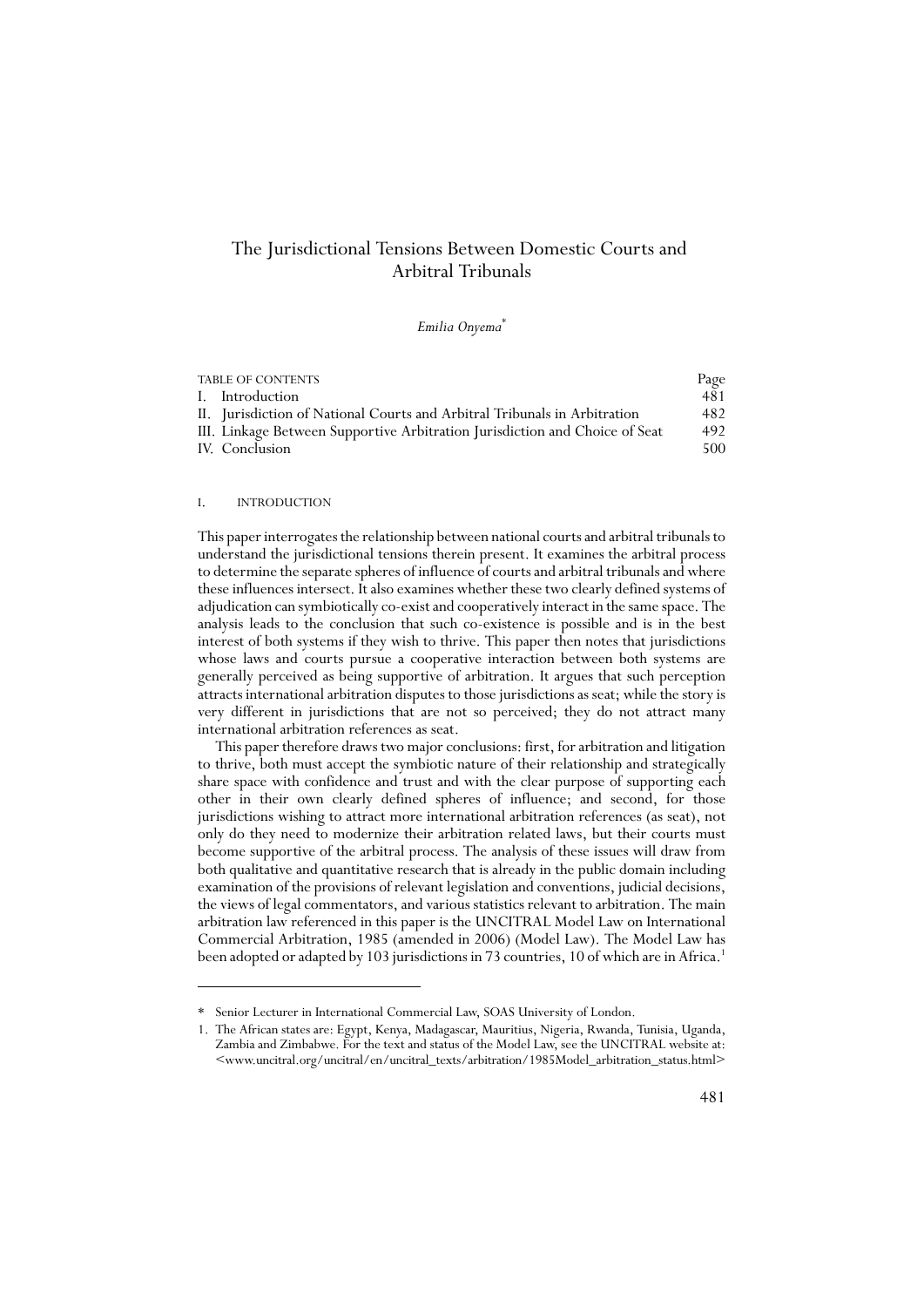This paper first examines the issues over which national courts and arbitral tribunals have sole jurisdictions, those issues over which their jurisdictions overlap and how these are regulated under various laws (II). It then examines the link between the perception of arbitration friendliness or support of a jurisdiction and the attractiveness of the same jurisdiction as a seat for international arbitration (III).

## II. JURISDICTION OF NATIONAL COURTS AND ARBITRAL TRIBUNALS IN ARBITRATION

As is well known, arbitration is an alternative adjudicative mechanism to litigation for the resolution of disputes.<sup>2</sup> Arbitration as a private process entails that the decision makers in the process are private individuals, not officers of a state such as national judges.<sup>3</sup> These private individuals constitute the arbitral tribunal and they make final and binding decisions (duly recognized under the laws of most nations) over a particular dispute submitted to them by particular disputants.<sup>4</sup> National court judges perform the same judicial, decision-making function. Thus, as recognized by Mustill and Boyd, arbitrators are private judges.<sup>5</sup> It is this status accorded arbitrators and the decisions they make over the substantive dispute under various national laws that raises the tension between arbitral tribunals and national courts.6 This tension is on the basis that both judges and arbitrators make binding decisions over disputes submitted by parties to them, albeit in different fora.<sup>7</sup> In addition, arbitrators now resolve major high-value

<sup>(</sup>last accessed 30 January 2017).

<sup>2.</sup> The semi-formalized nature of modern arbitration makes it therefore plausible to perceive of arbitration as "private litigation" as against the court process of public litigation. The Queen Mary International Arbitration surveys have consistently shown that commercial parties prefer arbitration. In their 2006 survey, 76 per cent of the respondents preferred arbitration. In 2008, 88 per cent of the respondents have used arbitration. In 2013, most respondents (52 per cent ) still prefer arbitration while in 2015, 90 per cent of respondents still prefer to use arbitration. The Queen Mary University of London International Arbitration Surveys are all available online at: <www.arbitration.qmul.ac.uk/research/index.html> (last accessed 8 April 2016).

<sup>3.</sup> Interestingly Art. 37(1) of the Arbitration Rules of the East African Court of Justice (EACJ) provides that arbitrators shall be appointed from among the judges of the EACJ. This is not the norm even for supranational courts that also provide arbitral services. An example is the OHADA Common Court of Justice and Arbitration (CCJA), the Rules of which clearly state that the CCJA does not itself resolve disputes but appoints arbitrators. See Art. 2(2) CCJA Arbitration Rules.

<sup>4.</sup> UNCITRAL Model Law (2006) defines arbitral tribunal in Art. 2(b) as "a sole arbitrator or a panel of arbitrators", and in Art. 2(c) defines court as "a body or organ of the judicial system of a State".

<sup>5.</sup> Michael J. MUSTILL and Stewart C. BOYD, *Commercial Arbitration*, 2nd ed. (Butterworths 2001) p. 220.

<sup>6.</sup> Such tension does not exist in non-adjudicative alternative dispute resolution processes, such as mediation. This is because mediators do not make, but assist the parties in making (binding) decisions over their dispute. So in effect the powers of the mediator are not comparable in status to those of a judge of a national court. Thus there is no cause for rivalry.

<sup>7.</sup> An example of this tension was evident in the call for a rebalancing of the two systems (arbitration and litigation) in England by the Lord Chief Justice, Lord Thomas of Cwmgiedd in 2016. The Lord Chief Justice's views also stimulated some lively debates beyond the shores of England. At the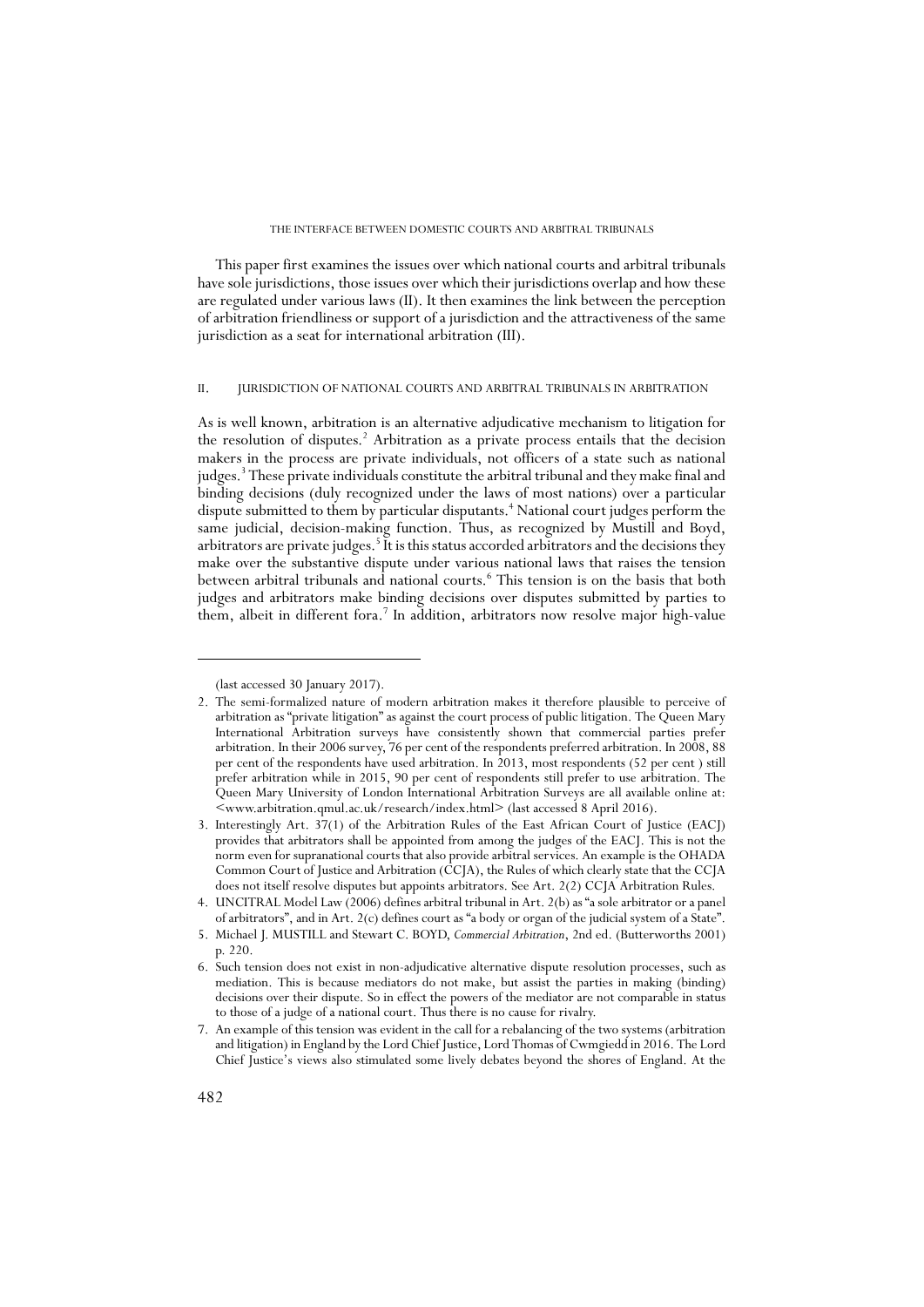disputes and this exercise of power over such large disputes may evoke some degree of disfavour (or at best a sense of competition) with the judiciary.<sup>8</sup>

Arbitration laws in various jurisdictions usually set out the powers of arbitral tribunals and in some jurisdictions the same law also sets out some of the (supervisory) powers courts can exercise over arbitration within their jurisdiction.<sup>9</sup> Generally, a clear demarcation marked by the formation of the arbitral tribunal can be said to exist. For example, national courts exercise jurisdiction over all matters pertaining to the dispute, short of determining the substantive issues, before the formation of the tribunal. For all matters arising following the constitution of the arbitral tribunal, including determining the substantive dispute, the arbitral tribunal has jurisdiction. Following the publication of the arbitral award and the arbitral tribunal becoming *functus officio*, national courts decide all matters arising from the reference, such as enforcement of the final award. These divisions can also be conceived of as power "movements" or "shifts".10 This is a very broad description and there are matters that do not neatly fall within one or another of the zones.11 This section will examine the tasks solely performed by national courts in arbitration (*1*); and the tasks performed solely by arbitral tribunals (*2*) to identify their separate spheres of influence; and finally identify the tasks over which they both share jurisdiction (*3*).

# *1. Sphere of Influence of National Courts in Arbitration*

The courts of a particular country become relevant to an arbitration reference connected to it. Such connection may be as tenuous as one party approaching the court for some

Chartered Institute of Arbitrators (CIArb) London branch AGM on 28 April 2016, The Hon Sir Bernard Eder in his keynote address titled, "Does Arbitration Stifle the Development of the Law: Should Sect. 69 be Revitalised?" argued against the view that arbitration was stifling the development of common law.

 <sup>8.</sup> See for example Susan FRANCK, "The Role of International Arbitrators" (2006) p. 1 available at: <https://international-arbitration-attorney.com/wp-content/uploads/Microsoft-Word-ILW-ILSA-Article.docsfranck2.pdf> (last accessed 8 April 2016).

 <sup>9.</sup> An example is the 1996 English Arbitration Act (EAA) Sects. 42-45. The text of the English Arbitration Act 1996 is available at: <www.legislation.gov.uk/ukpga/1996/23/data.pdf> (last accessed on 7 April 2016).

<sup>10.</sup> I used the word "shift" to describe these power movements in Emilia ONYEMA, "Power Shift in International Commercial Arbitration Proceedings", 14 Caribbean Law Review (2004, nos. 1 and 2) pp. 62-77. An electronic copy of this article is available at: <http://eprints.soas.ac.uk/4425/> (last accessed 7 April 2016).

<sup>11.</sup> For example, emergency arbitrator mechanisms and post award actions (correction, interpretation and making additional awards) by arbitrators.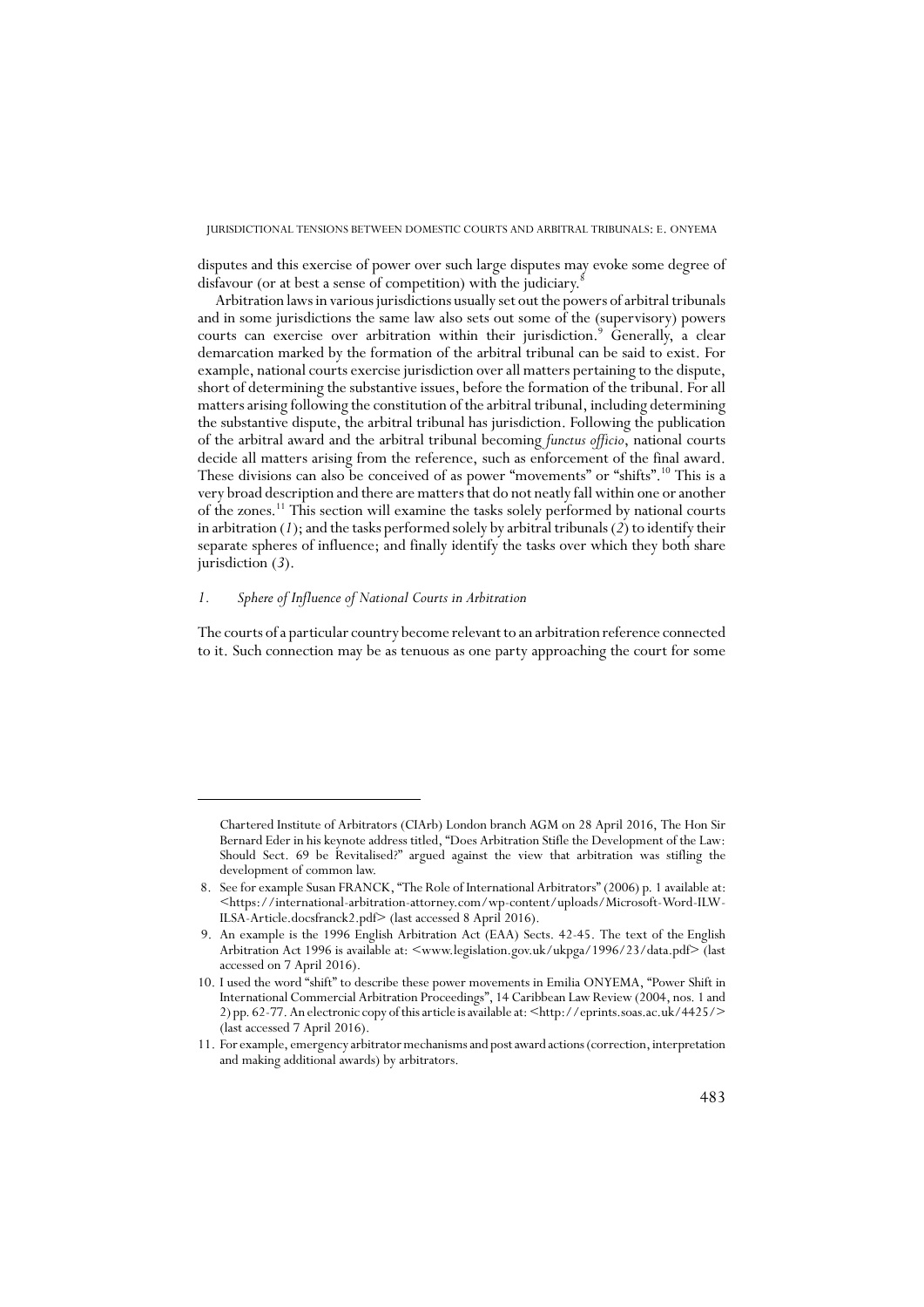assistance;<sup>12</sup> it being the court of the seat of arbitration;<sup>13</sup> or of the place where recognition and enforcement or annulment of the award is sought.14 It is of course debatable whether the courts of other countries may have jurisdiction over an arbitral reference not otherwise connected to them as described. Examples include the courts of the country of the substantive law of the transaction or where assets are located for purposes of interim measures.15 This debate does not affect the discussion in this paper so that national courts refer to courts in any jurisdiction connected to an arbitration reference.

The UNCITRAL Model Law expressly provides in Art. 5:

"In matters governed by this Law, no court shall intervene except where so provided in this Law."

Art. 5 of the Model Law therefore makes it quite plain that for Model Law jurisdictions, precedence is given to the arbitral tribunal to decide those matters contained in it except where expressly stated. The Model Law also expressly provides in Art. 6 those matters over which designated national courts (or other authority) shall have jurisdiction.<sup>16</sup> Such intervention is also expressly stated to be for the purpose of "assistance and supervision". Again evidencing the intention of the drafters of the Model Law as it relates to the role of courts in international arbitration: to support and not hinder the arbitral process. The matters over which national courts can intervene are: to give effect to the arbitration agreement; appoint arbitrators; decide arbitrator challenge applications; enforce or refuse to enforce orders for interim measures granted by the arbitral tribunal; grant interim measures; terminate the arbitrator's mandate; finally determine the arbitrator's jurisdiction; take evidence; enforce arbitral awards; and set aside arbitral awards. This list further evidences the desire of the drafters of the Model Law to give to the arbitral tribunal full control over the arbitral process and to

<sup>12.</sup> An example is in the *National Iranian Oil Company v. State of Israel* dispute where the French courts assisted the Iranian party by appointing the arbitrator despite the dispute or arbitration agreement not having any connection to France. For the English text of the decision see 11(2) Mealey's International Arbitration Review B5 (1996).

<sup>13.</sup> See for example Arts. 34(2), 35 and 36 Model Law; Sects. 2 and 3, EAA. See also for example Julian D.M. LEW, Loukas A. MISTELIS and Stefan M. KROLL, *Comparative International Commercial Arbitration*, (Kluwer Law International 2003) (henceforth Lew, Mistelis and Kroll) p. 107.

<sup>14.</sup> See for example Art. V of the Convention on the Recognition and Enforcement of Foreign Arbitral Awards, 1958 (New York Convention). Text and status of the New York Convention is available at: <www.uncitral.org/uncitral/en/uncitral\_texts/arbitration/NYConvention.html> (last accessed 30 January 2017).

<sup>15.</sup> See for example Sect. 22B of the Hong Kong Arbitration Ordinance, Chapter 609, E.R. 2 of 2014 (HK Ordinance) on the enforcement by the courts of Hong Kong of a relief granted by an emergency arbitrator. See also Art. 17H Model Law on the recognition and enforcement of interim measures issued by an arbitral tribunal.

<sup>16.</sup> The matters are covered by Arts. 8, 11(3), 11(4), 13(3), 14, 16(3), 17H, 17I, 17J, 27 and 34(2) of the Model Law. For more details see the travaux preparatoire available on the UNCITRAL website already mentioned above.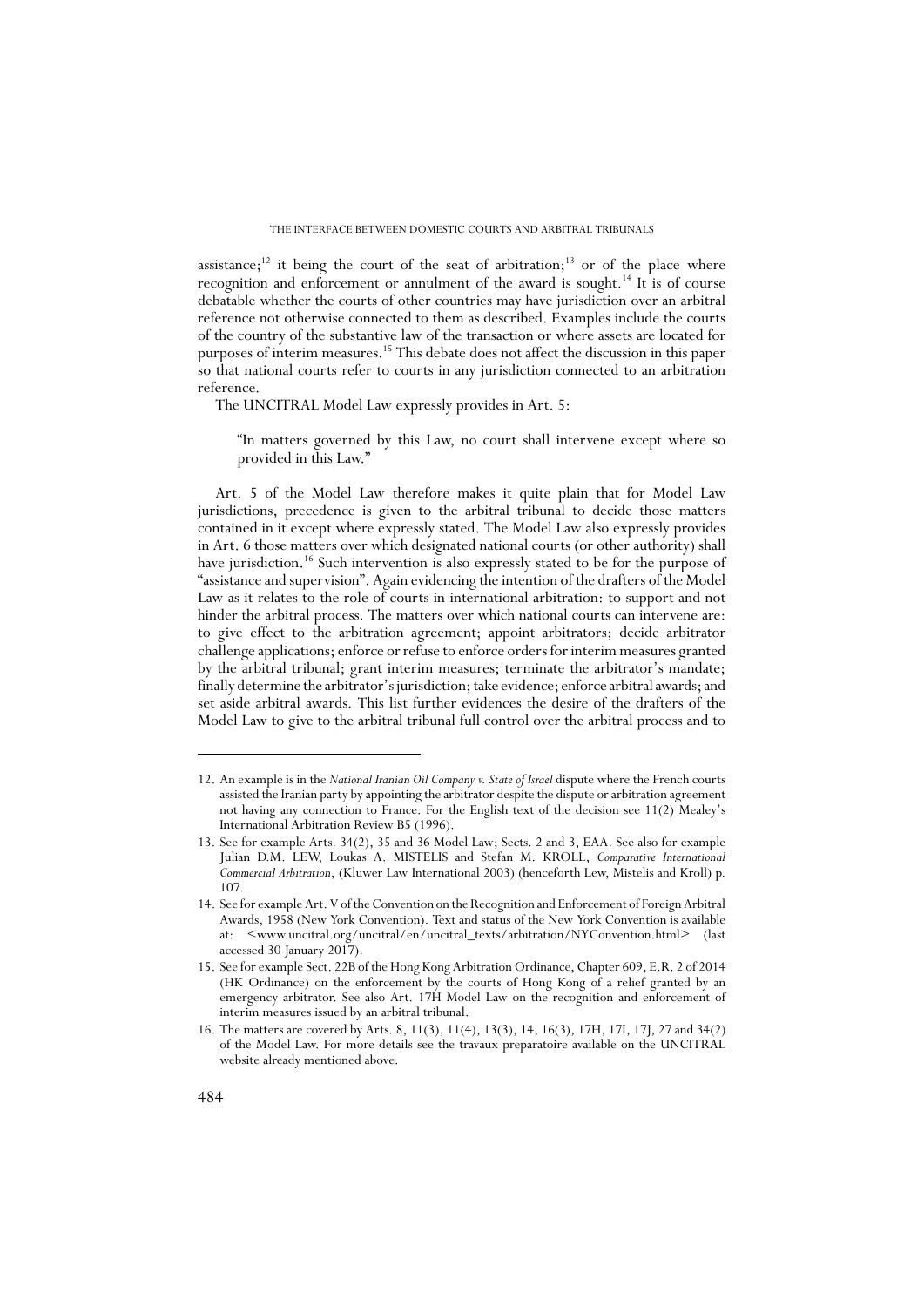ensure minimal interference by national courts.<sup>17</sup> Thus court intervention is limited to the early stages of the arbitral reference (prior to and in aid of the proper constitution of the arbitral tribunal) and following the conclusion of the reference when the award is rendered, with possible interference during the arbitral proceedings (when the arbitrator is challenged, assist with taking evidence and granting interim measures to preserve the subject matter of the arbitration).

The Model Law therefore envisages a national court assisting with the constitution of the arbitral tribunal, following which the tribunal will be left in peace to determine the dispute and make an award which the court can assist with enforcing or setting aside. These clear provisions ensure that the spheres of influence of these decision-makers are reasonably clear cut and well defined.

Under English law, the 1996 Arbitration Act (EAA) goes a couple of steps further than the Model Law.18 The EAA makes detailed provisions on the powers English courts can exercise over arbitration references. The Act commences by stating as one of its general principles that "the parties should be free to agree how their disputes are resolved, subject only to such safeguards as are necessary in the public interest".19

It then borrows from the Model Law the general caveat limiting court intervention except as provided in the law.<sup>20</sup> The EAA notes that even where a court may intervene, the court can exercise its discretion and decide against such intervention. An example is under Sect. 2(3) for forum non conveniens purposes. The EAA grants English courts powers or jurisdiction to stay legal proceedings in favour of arbitration; extend time to commence arbitration; appoint and remove arbitrators; determine the arbitrator's jurisdiction; make supportive orders; extend time to make awards; among others.<sup>21</sup>

Under the Arbitration Law of France, there are even fewer opportunities (in comparison with the Model Law) for courts to intervene. For example Art. 1448 provides:

"Where a dispute subject to an arbitration agreement is brought before a court, such court shall decline jurisdiction, except if an arbitral tribunal has not yet been seized of the dispute and if the arbitration agreement is manifestly void or manifestly not applicable."<sup>22</sup>

This provision makes it clear that a court can act before the constitution of the arbitral tribunal and also in cases where the arbitration agreement is manifestly void. It therefore

<sup>17.</sup> See the preparatory documents for the Model Law available at  $\leq$ www.uncitral.org/uncitral/ en/uncitral\_texts/arbitration/1985Model\_arbitration\_travaux.html> (last accessed 30 January 2017).

<sup>18.</sup> See for example Sects. 42-45 of the EAA.

<sup>19.</sup> Sect. 1(b) of the EAA.

<sup>20.</sup> Sect. 1(c) of the EAA.

<sup>21.</sup> These are provided for in Sects. 9-11; Sect. 12; Sect. 17(3) and (5); Sect. 18; Sect. 23(5), Sect. 24; Sect. 32; Sects. 42-45; Sect. 50 of the EAA.

<sup>22.</sup> Art. 1448(2) provides that French courts cannot decline jurisdiction *suo moto*. A party must make a request to the court which follows the provisions of Art. II(3) of the New York Convention.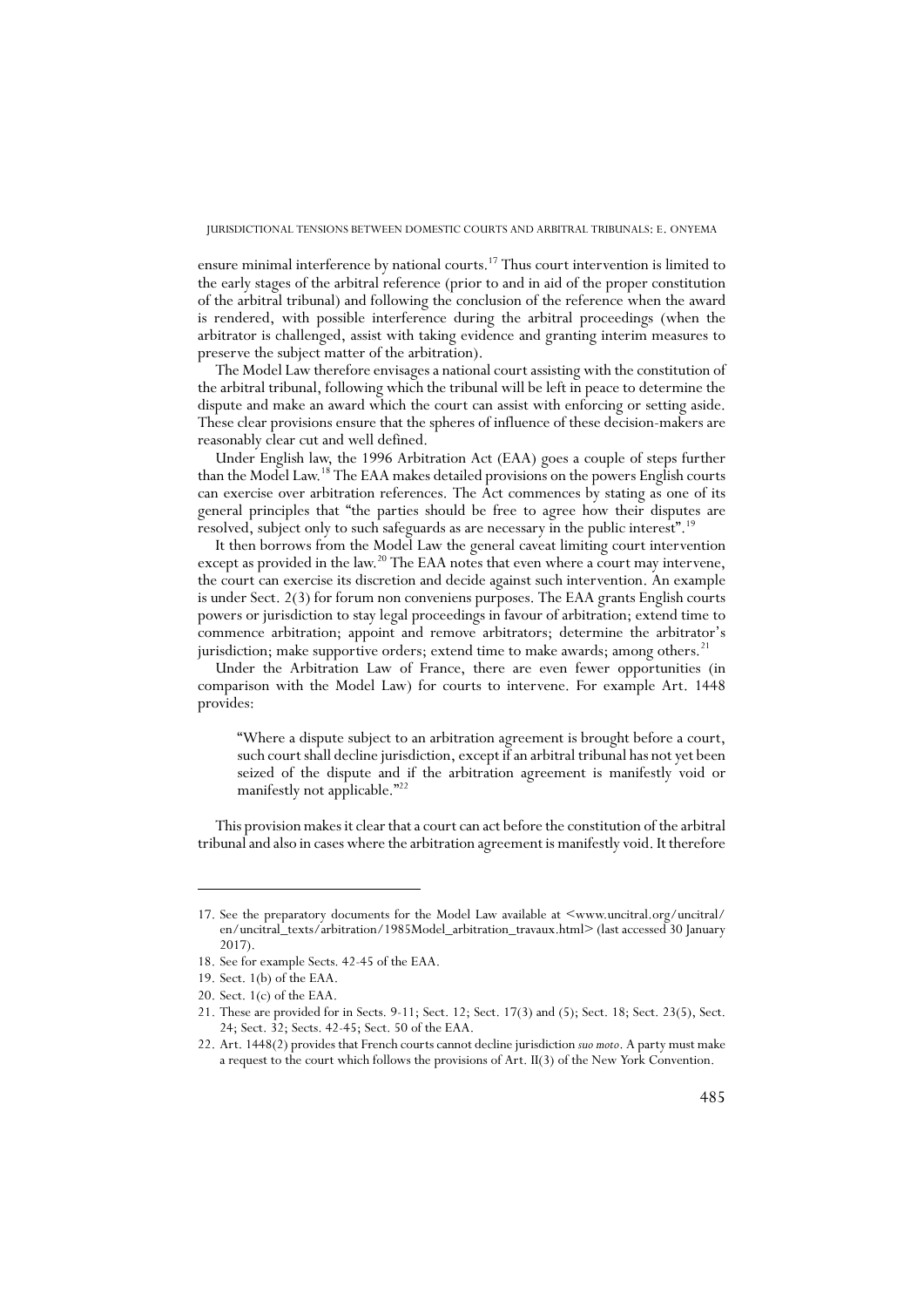settles any ambiguity in favour of arbitration. It also avoids the New York Convention confusion of whether it is for national courts to examine whether the arbitration agreement is "null and void, inoperative or incapable of being performed", before referring the parties to arbitration.23 Section 6 of the Singapore International Arbitration Act 2012 also clearly empowers the court to determine whether the arbitration agreement is valid before referring the parties to arbitration.<sup>24</sup>

Art. 1446 of the French Arbitration Law gives parties the freedom to submit a dispute pending before the courts to arbitration.<sup>25</sup> There is similar provision in the Ghana  $\widehat{A}DR$ Act of  $2010<sup>26</sup>$  These provisions imply that the well-known principle of parties losing the right to take advantage of their arbitration agreement where they have "taken steps in the proceedings", may not be applied. Under French law, the courts can assist disputants to appoint and remove arbitrators, take evidence, grant certain interim orders, recognize and enforce the award, or annul the award.<sup>27</sup> It is instructive that the caveat, "the judge acting in support of the arbitration" is included against the powers granted to courts in most of these provisions under the French law. Such caveat is a helpful reminder to French courts and judges of the purpose of their role in arbitration.

National courts have the sole jurisdiction to recognize and enforce or set aside/annul arbitral awards. National laws clearly provide the standards and grounds parties need to

See for a critique of this provision, Emilia ONYEMA, "The New Ghana ADR Act 2010: A Critical Overview", 28 Arbitration International, (2012, no. 1) p. 101 at pp. 113-115.

<sup>23.</sup> For the position under Indian Law whose courts have been known to enquire into the validity of the arbitration agreement under this article, see: Avatar SINGH, *Law of Arbitration and Conciliation*, 8th ed. (Eastern Book Company 2007) pp. 414-416. Art II(3) of the New York Convention provides:

<sup>&</sup>quot;The court of a Contracting State, when seized of an action in a matter in respect of which the parties have made an agreement within the meaning of this article, shall, at the request of one of the parties, refer the parties to arbitration, unless it finds that the said agreement is null and void, inoperative or incapable of being performed."

<sup>24.</sup> Sect. 6(2) Singapore International Arbitration Act, Chapter 143A of 2012. The text of this Act is available at: <http://statutes.agc.gov.sg/aol/download/0/0/pdf/binaryFile/pdfFile.pdf?Com pId:dd9f0294-66ec-4d80-ac95-b40c1be85915> (last accessed 11 April 2016).

<sup>25.</sup> On the law of arbitration in France, see generally: Jean ROUCHE, Gerald H. POINTON and Jean-Louis DELVOLVE, *French Arbitration Law & Practice: A Dynamic Civil Law Approach to International Arbitration*, 2nd ed. (Kluwer Law International 2009) and Emmanuel GAILLARD and John SAVAGE, eds., *Fouchard, Gaillard, Goldman on International Commercial Arbitration* (Kluwer Law International 1999)

<sup>26.</sup> Sect. 7(1) Ghana ADR Act 2010 goes further by empowering the court to refer parties to arbitration even where there is no arbitration agreement in existence. The section provides:

<sup>&</sup>quot;Where a court before which an action is pending is of the view that the action or a part of the action can be resolved through arbitration, that court may, with the consent of the parties in writing, despite that there is no arbitration agreement in respect of the matter in dispute, refer the action or any part of the action for arbitration."

<sup>27.</sup> See Arts. 1452, 1453, 1454, 1456(3), 1463(3), 1468, 1469, 1516 of the French Arbitration Law.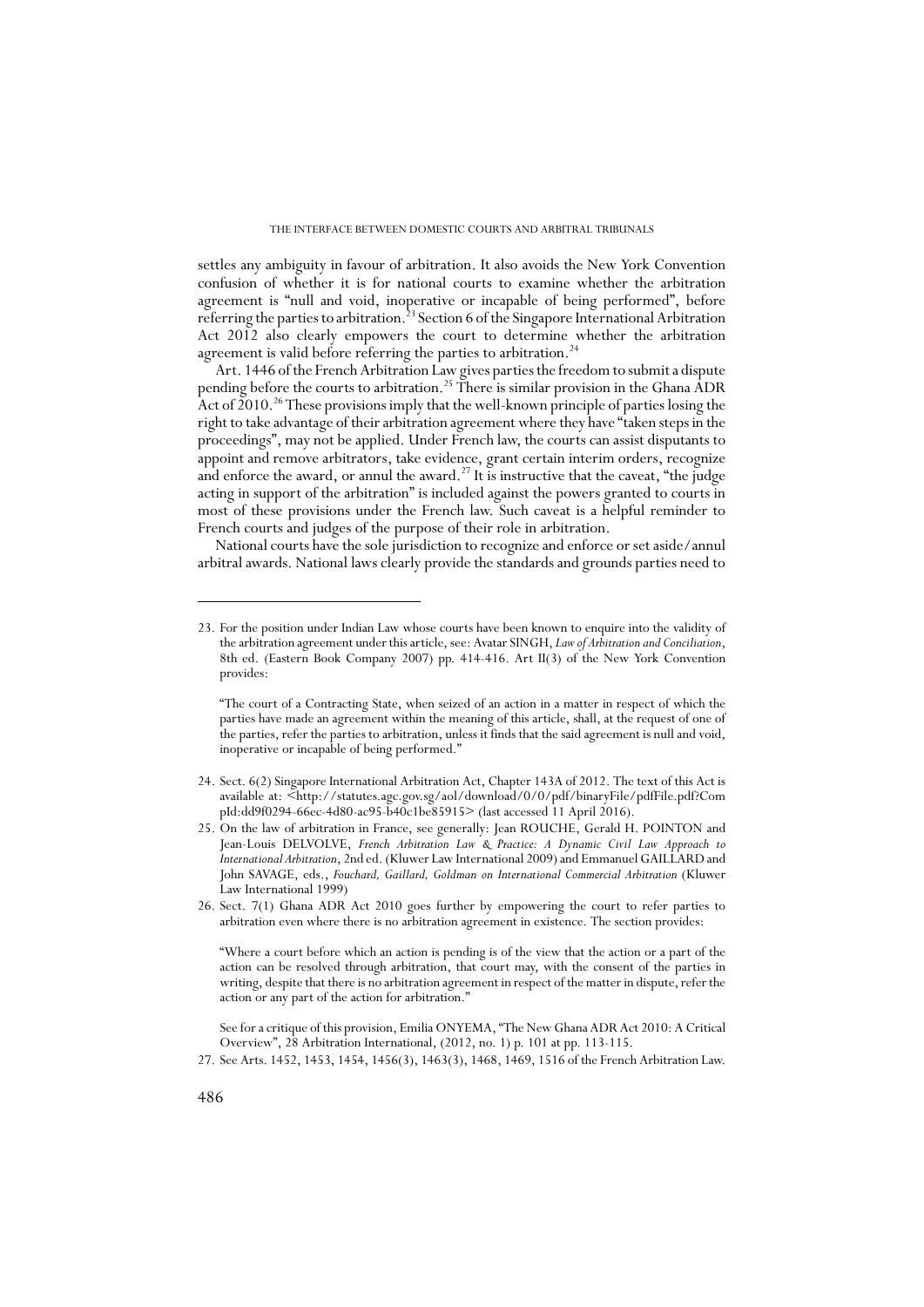satisfy for their courts to recognize, enforce, set aside, annul or remit an arbitral award.<sup>28</sup> The New York Convention which has 156 parties, 35 of which are African States, specifically empowers national courts to recognize and give effect to arbitration agreements and recognize and enforce or set aside/annul arbitral awards.29 Art. II(3) of the New York Convention expressly refers to the "court of a Contracting State" while the obligations under Arts. III and V both refer to the "competent authority" with the primary obligations contained in those articles reposed in the Convention State. These obligations are performed by national courts in the vast majority of the Member States of the Convention.<sup>30</sup>

So for the Model Law (and its jurisdictions) the relevance of the state playing a supportive role is to enable the parties to actualize their promises as contained in their arbitration agreement. Such promises include effectively commencing arbitration when a covered dispute eventuates. Most national laws through their provisions, clearly envisage the arbitral tribunal taking charge of the arbitral proceedings when it is constituted. Therefore national laws empower the arbitral tribunal to determine the substantive disputes between the parties and all consequential matters towards making such decisions. Such matters include, managing the proceedings; taking evidence; determining what weight to attach to the evidence; deciding the issues in dispute between the parties; deciding liability of the parties and the remedies to award; allocating costs and interest. These matters therefore fall outside the domain of national courts.

## *2. Sphere of Influence of Arbitral Tribunals*

Arbitral tribunals on their part become relevant when they have been constituted in a particular reference. By constitution is meant the appointment and acceptance of appointment of all arbitrators forming the arbitral tribunal.<sup>31</sup> The powers of the arbitral tribunal are also, by virtue of the choice of a seat, connected to a particular jurisdiction.<sup>32</sup> It is generally accepted that the powers and jurisdiction of arbitral tribunals are subject

<sup>28.</sup> See for example Arts. 34, 35 and 36 of the Model Law; Sects. 66, 67, 68 and 69 EAA; Arts. 1516 and 1519 French Arbitration Law.

<sup>29.</sup> These powers are contained in Arts. II(1), III and V of the New York Convention.

<sup>30.</sup> Art. III of the New York Convention provides for the recognition of arbitral awards while Art. V provides grounds on which such awards may be refused enforcement.

<sup>31.</sup> See Emilia ONYEMA, *International Commercial Arbitration and the Arbitrator's Contract*, (Routledge 2010) pp. 84-102.

<sup>32.</sup> Such connection counters the idea of "floating" or totally delocalized arbitrations. For some commentaries on the delocalization and transnational theories, see, Jan PAULSSON, "Arbitration Unbound: Award Detached from the Law of the Country of its Origin", ICLQ (1981) pp. 358- 387; Hong-Lin YU, "Explore the Void: An Evaluation of Arbitration Theories, Part 2", 8 Intl ALR (2005, no. 1) pp. 14-22; Julian LEW, "Achieving the Dream: Autonomous Arbitration", 22 Arbitration International (2006, no. 2) pp. 178-203; Ahmed MASSOUD, "The Influence of the Delocalisation and Seat Theories Upon Judicial Attitudes Towards International Commercial Arbitration", 77 Arbitration (2011, no. 4) pp. 406-422; Jonathan MANCE, "Arbitration: A Law unto Itself?", 32 Arbitration International (2016, no. 2) pp. 223-241; and Emmanuel GAILLARD, *Legal Theory of International Arbitration* (Martinus Nijhoff Publishers 2010).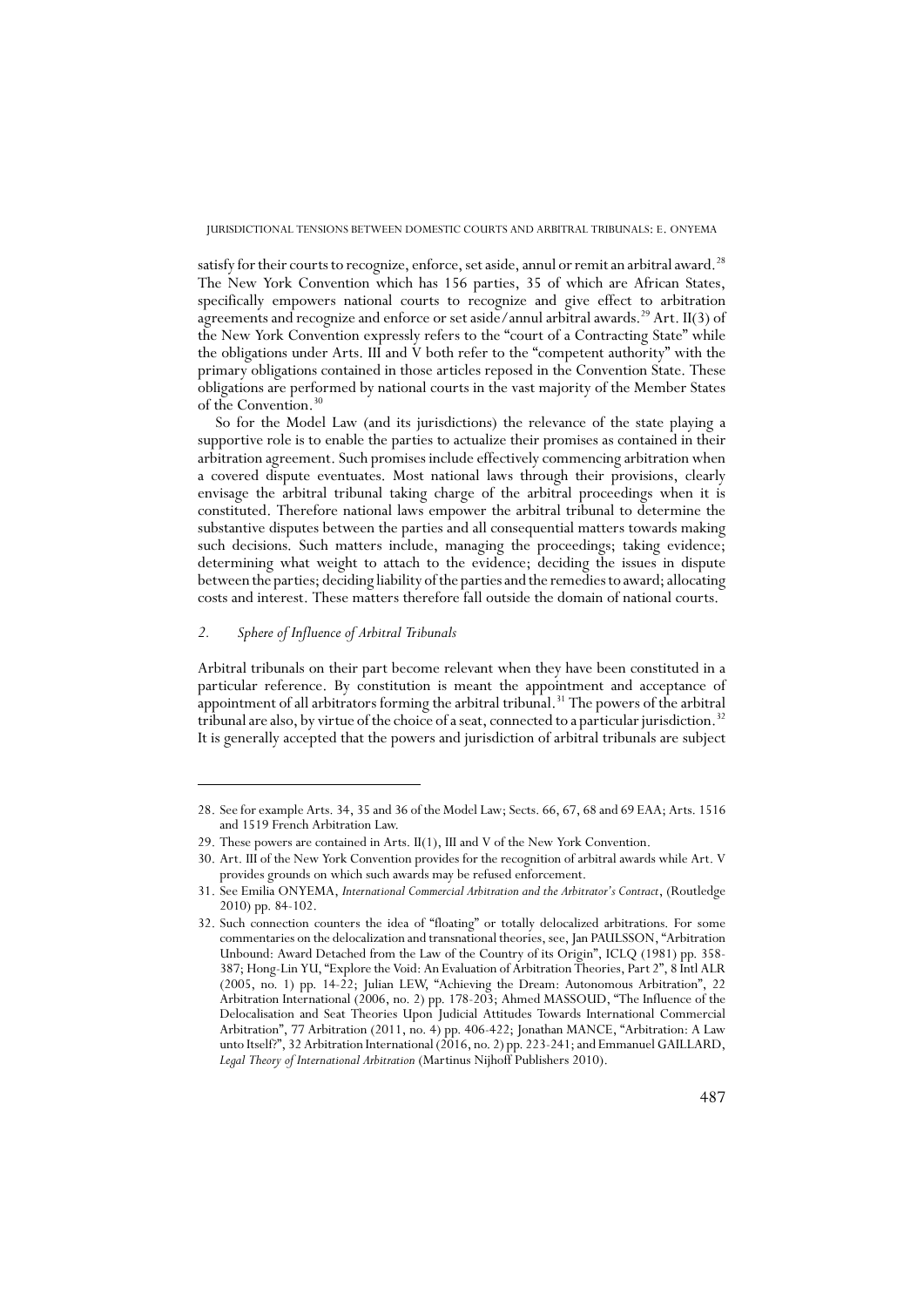to the mandatory requirements of the law of the seat of arbitration.<sup>33</sup> The law of the seat also acts as a gap-filler for matters not provided by the parties or which they have not agreed upon. It therefore guides the arbitral tribunal on what powers it can exercise over the dispute within that particular jurisdiction. Needless to say, such power differs from jurisdiction to jurisdiction. However, some degree of convergence is beginning to emerge in international arbitration laws.<sup>34</sup> The powers of any arbitral tribunal can therefore be found in the arbitration agreement between the parties, any set of arbitration rules adopted by the parties and the provisions of the law of the seat of arbitration.

Most international arbitration disputes are subject to a set of arbitration rules which may be for administered or non-administered references. In this section, examples will be drawn from the UNCITRAL (2010 revision),<sup>35</sup> ICC (2012),<sup>36</sup> LCIA (2014),<sup>37</sup> SIAC  $(2013)^{38}$  and KIAC  $(2012)^{39}$  Arbitration Rules to give a flavour of the powers exercisable by arbitrators.40 The arbitral tribunal has general autonomy over the arbitral proceedings. This includes determining the conduct of the proceedings, including case management, taking of evidence, granting interim measures of protection, hearing the parties, deciding the issues in dispute and making the award.<sup>41</sup>

<sup>33.</sup> See Gary B. BORN, *International Commercial Arbitration*, volume 1 (Kluwer Law International 2009) at p. 306 and p. 1765; LEW, MISTELIS and KROLL, supra, at p. 120. But see Emmanuel GAILLARD and John SAVAGE, eds*., Fouchard Gaillard Goldman on International Commercial Arbitration* (Kluwer Law International 1999) pp. 633-636.

<sup>34.</sup> It is arguable that this convergence is strongly driven by institutional rules which themselves "codify" arbitral practice, especially international arbitral practice.

<sup>35.</sup> For the text of UNCITRAL Arbitration Rules 1976 with revisions in 2010, see: <www.uncitral.org/pdf/english/texts/arbitration/arb-rules-revised/arb-rules-revised-2010 e.pdf> (last accessed 15 April 2016).

<sup>36.</sup> International Chamber of Commerce (ICC) available at: <www.iccwbo.org/abouticc/organization/dispute-resolution-services/icc-international-court-of-arbitration/> (last accessed 15 April 2016).

<sup>37.</sup> London Court of International Arbitration available at: <www.lcia.org/>(last accessed 15 April 2016).

<sup>38.</sup> Singapore International Arbitration Centre available at: <www.siac.org.sg/> (last accessed 15 April 2016). A new set of SIAC Arbitration Rules was launched in May 2016 at the SIAC 2016 Congress and Golden Jubilee celebration, with details on the SIAC website.

<sup>39.</sup> Kigali International Arbitration Centre, available at: <www.kiac.org.rw/> (last accessed 15 April 2016).

<sup>40.</sup> The 2015 Queen Mary International Arbitration survey lists the ICC, LCIA, HKIAC, SIAC and SCC as the five most preferred arbitration institutions. KIAC is representative of arbitration institutions in Africa. It is recognized that most arbitration rules are modelled after the UNCITRAL Arbitration Rules in addition to it being used for ad hoc or non-administered references.

<sup>41.</sup> See for examples: Arts. 17-39 UNCITRAL Rules; Arts. 17-28, 31-32 and 35 ICC Rules; Arts. 14- 23, 25-28 LCIA Rules; Rules 16-19, 21-29 and 31 SIAC Rules; and Arts. 26-33, 35-38 KIAC Rules.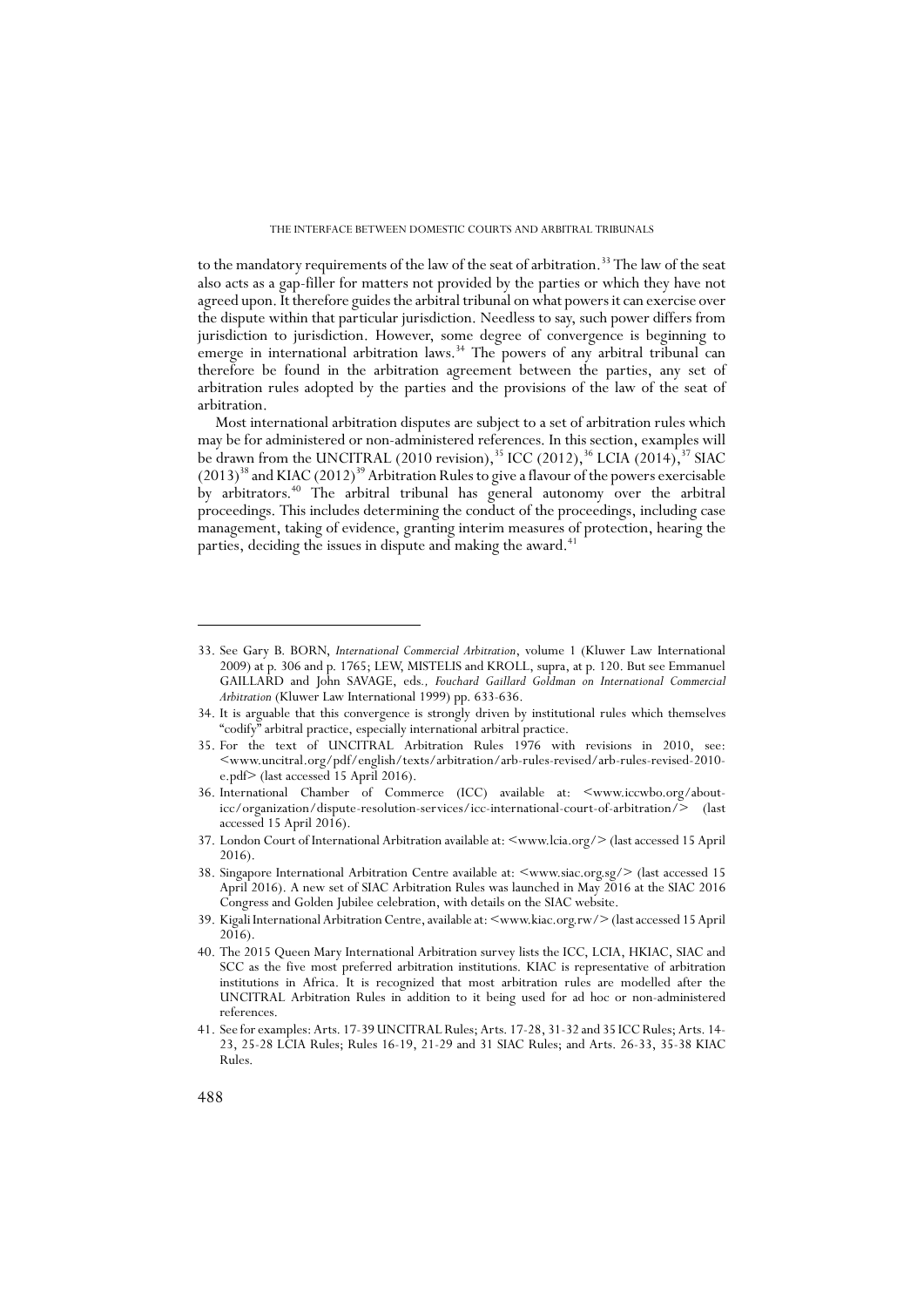Some issues on which arbitration rules are beginning to converge are the competence of the arbitral tribunal to determine its jurisdiction in the first instance;<sup>42</sup> grant interim orders of protection to preserve the *res* of the arbitration;<sup>43</sup> join third or non-parties to the arbitration agreement;<sup>44</sup> consolidate arbitral proceedings;<sup>45</sup> manage the arbitral reference;<sup>46</sup> take and allocate weight to the evidence of the parties;<sup>47</sup> decide the dispute between the parties;<sup>48</sup> and make an arbitral award binding on the parties.<sup>49</sup> So arbitral tribunals effectively have full control over the proceedings, subject only to the agreement of the disputing parties and to a lesser degree the decisions of the particular arbitration institution (if any) whose arbitration rules apply to the dispute.<sup>50</sup>

## *3. Shared Jurisdiction Between National Courts and Arbitral Tribunals*

There are however some issues in arbitration over which national courts and arbitral tribunals share jurisdiction. States in their national arbitration laws grant powers over these issues to both the arbitral tribunal (through the disputing parties) and national courts. It will be interesting to interrogate whether over these issues, national courts and arbitral tribunals have concurrent or coordinate jurisdiction. Put a different way, does this mean that once the arbitral tribunal has made a decision on the issue, national courts must respect the decision and cannot therefore override the decision made by the tribunal? It is arguable that this will be the position on those issues mentioned above (under II.*2*), over which the arbitral tribunal is granted sole authority to decide. Thus, national courts lack jurisdiction to entertain applications over such matters. For example, Sect.34 of the EAA expressly states "It shall be for the tribunal to decide all procedural and evidential matters, subject to the right of the parties to agree any matter." It follows that for such matters, there is no concurrent or coordinate jurisdiction between national

<sup>42.</sup> See for example Art. 23 UNCITRAL Rules; Art. 23 LCIA Rules; Rule 25.2 SIAC Rules; and Art. 31 KIAC Rules.

<sup>43.</sup> See for example Art. 26 UNCITRAL Rules; Art. 28 ICC Rules; Art. 25 LCIA Rules; Rule 26 SIAC Rules; and Art. 33 KIAC Rules.

<sup>44.</sup> See for example Art. 17(5) UNCITRAL Rules; Art. 22.1(viii) LCIA Rules; Rule 24.1(b) SIAC Rules; and Art. 32.3 KIAC Rules. Under Art. 8 KIAC Rules, the KIAC Secretariat can also make this decision. Under the ICC Rules, the ICC Court makes this decision pursuant to Art. 7 of the ICC Rules.

<sup>45.</sup> See for example Art. 22.1(ix) LCIA Rules. Under Art. 11 KIAC Rules, the KIAC Centre makes this decision. Under the ICC Rules, the ICC Court makes this decision pursuant to Art. 10 of the ICC Rules.

<sup>46.</sup> See for example Art. 17(1) UNCITRAL Rules; Art. 22 ICC Rules; Art. 14 LCIA Rules; Rule 16 SIAC Rules; and Art. 28 KIAC Rules.

<sup>47.</sup> See for example Art. 27 UNCITRAL Rules; Art. 25 ICC Rules; Art. 22.1(vi) LCIA Rules; Rule 28.3 SIAC Rules; and Art. 28 KIAC Rules.

<sup>48.</sup> See for example Art. 33 UNCITRAL Rules; Art. 31 ICC Rules; Art. 22.3 LCIA Rules; Rule 24 SIAC Rules; and Art. 38 KIAC Rules.

<sup>49.</sup> See for example Art. 34 UNCITRAL Rules; Art. 31 ICC Rules; Art. 26 LCIA Rules; Rule 28.2 SIAC Rules; and Art. 39 KIAC Rules.

<sup>50.</sup> For example, arbitration institutions may decide the seat of the arbitration and the fees of the arbitrators.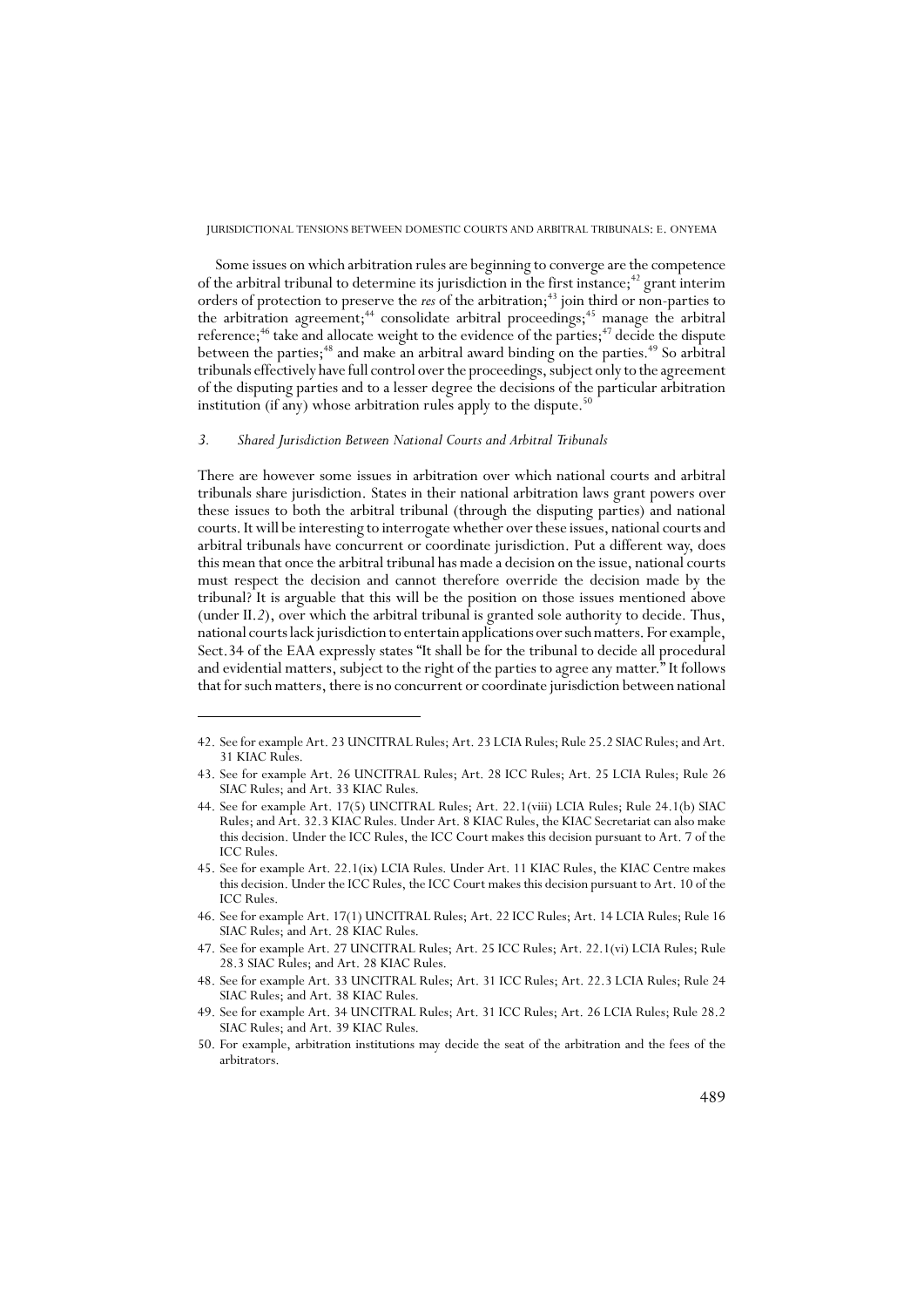courts and the arbitral tribunal. If there is any such jurisdiction, it will be between the disputing parties and the arbitral tribunal. This is because arbitration laws generally empower disputing parties to agree some of these issues, for example, agreeing the seat and language of the arbitration. For some other matters, practicality of performance requires agreement between the parties and arbitral tribunal, for example, fixing the timetable for the hearings; while other matters, such as the weight to be attached to the evidence adduced by the parties, fall within the sole jurisdiction of the arbitral tribunal to decide. National courts do not have powers to entertain (least of all overturn) arguments on the decision of the arbitral tribunal over such matters.

To some degree, that is the same position with the arbitral tribunal's finding of facts in the substantive dispute. This explains why generally there is no appeal mechanism in arbitration,51 similar to that in litigation; but a challenge mechanism on limited or circumscribed grounds. However, where for example, an arbitrator is challenged and the arbitral tribunal<sup>52</sup> determines the challenge in the first instance, with a national court making a final determination on the challenge, such a situation is clearly not one of coordinate jurisdiction.53 The national court enjoys a superior jurisdiction to that of the arbitral tribunal, and its decision overrides that of the initial decision-maker, be it the arbitral tribunal, appointing authority or arbitration institution. The same can be said for the award which can be confirmed, set aside or remitted back to the arbitral tribunal by a national court.

There are other issues over which both the arbitral tribunal and the court can make a decision, for example, the grant of interim measures of protection. It should be quickly noted that even over interim measures, the powers of the arbitral tribunal may be limited primarily by the very nature of arbitration and the practicalities of the dispute. The consensual nature of arbitration necessitates that the arbitral tribunal lacks powers over non-parties to the arbitration agreement who have not submitted to its jurisdiction. Therefore if the interim measure affects the rights or interests of a non-party, this may limit the authority of the arbitral tribunal.<sup>54</sup> The powers of national courts generally do not have such limitations, subject to the question of territoriality.<sup>55</sup> Another issue of practical consideration is the urgency of the order sought. Where such an order is sought quickly, it may not be practicable for the party to convene the arbitral tribunal for a

<sup>51.</sup> This does not refer to appeal processes within the arbitral mechanism for example under trade arbitrations such as the Grain and Feed Trade Association (GAFTA) which operates a two-tier arbitration system, for which see: <www.gafta.com/arbitration> (last accessed 23 February 2017).

<sup>52.</sup> Or the arbitration institution or appointing authority, as the case may be.

<sup>53.</sup> Under most arbitration laws the national courts finally determine challenges to arbitrators regardless of who initially made the decision. Such decision-maker may be the tribunal itself, appointing authority or arbitration institution.

<sup>54.</sup> The word "may" is used here because the arbitral tribunal may achieve the same result through personal orders made directly against the party before them over whom they have jurisdiction. Arbitrators generally use such personal orders.

<sup>55.</sup> See however, Campbell MCLACHLAN, "Transnational Applications of Mareva Injunctions and Anton Piller Orders", 36 The International and Comparative Law Quarterly (1987, no. 3) pp. 669-679.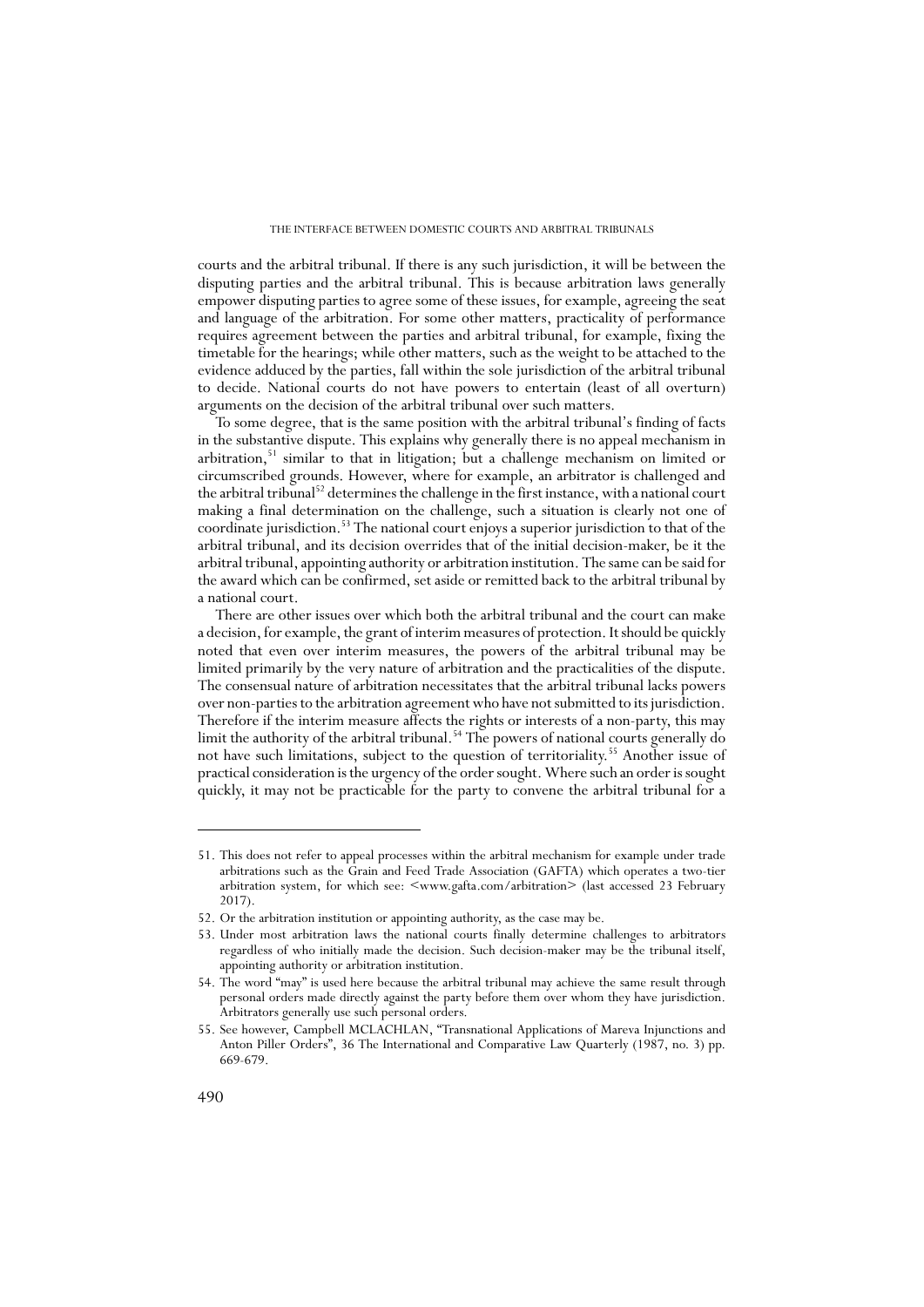hearing before the order is made. The same consideration will also affect the requesting party's need to surprise the other party with the order. An example is where the requesting party wishes to stop the other party moving funds out of the jurisdiction. Such an order clearly needs an element of surprise. But the need to observe due process prevents the arbitral tribunal from conducting an ex parte hearing with one party to the dispute in the absence of the other party. This effectively frustrates the urgency and surprise elements of the order. The impact of these issues, which is exemplified in the discourse on the ability of the tribunal to hear ex parte applications, is evident in the UNCITRAL Working Group papers.56 The deliberations of this Working Group led to the additional provisions in Art. 17 of the Model Law which provides for the arbitral tribunal or national court to grant such measures: "Unless otherwise agreed by the parties, the arbitral tribunal may, at the request of a party, grant interim measures."

Art. 17 J on the other hand provides:

"A court shall have the same power of issuing an interim measure in relation to arbitration proceedings, irrespective of whether their place is in the territory of this State, as it has in relation to proceedings in courts. The court shall exercise such power in accordance with its own procedures in consideration of the specific features of international arbitration."57

Therefore, expressly as it relates to those interim measures which an arbitral tribunal by its nature can order, it can be said to have concurrent jurisdiction with national courts. The effect of this concurrent jurisdiction is that a supportive court will assist the parties by enforcing the order of the arbitral tribunal.<sup>58</sup> An unsupportive court on the other hand, will either not enforce the order or deny the arbitral tribunal of such jurisdiction.

The same analysis applies to situations where the arbitral tribunal orders the appearance of a witness or production of documents. Under the laws of some jurisdictions, the arbitral tribunal can directly make such orders which their courts will enforce.59 In some other jurisdictions, parties need to seek such assistance for witness production before national courts. Such access to the courts is very important especially over witnesses that the arbitral tribunal does not have powers to summon. It is important that since the onus lies with the presenting party to produce their evidence (and witnesses) that they can access the courts to assist them with that task. Closely allied to witness production is document production. The IBA Rules on the Taking of Evidence

<sup>56.</sup> For Working Group II Papers on Interim Measures see the 32nd to the 44th available at: <www.uncitral.org/uncitral/en/commission/working\_groups/2Arbitration.html> (last accessed 15 April 2016).

<sup>57.</sup> Sect. 45 of the Hong Kong Ordinance dis-applies this Art. 17J of the Model Law while under Sect. 61 of the Ordinance; such orders granted by the arbitral tribunal will be enforced with leave of the court.

<sup>58.</sup> The English High Court in *Gerald Metals SA v. Timis* [2016] EWHC 2327 (Ch) considered that in appropriate cases, it would defer to the LCIA emergency arbitrator procedure as provided for in the LCIA 2014 Arbitration Rules.

<sup>59.</sup> See for example Sect. 56 Hong Kong Ordinance.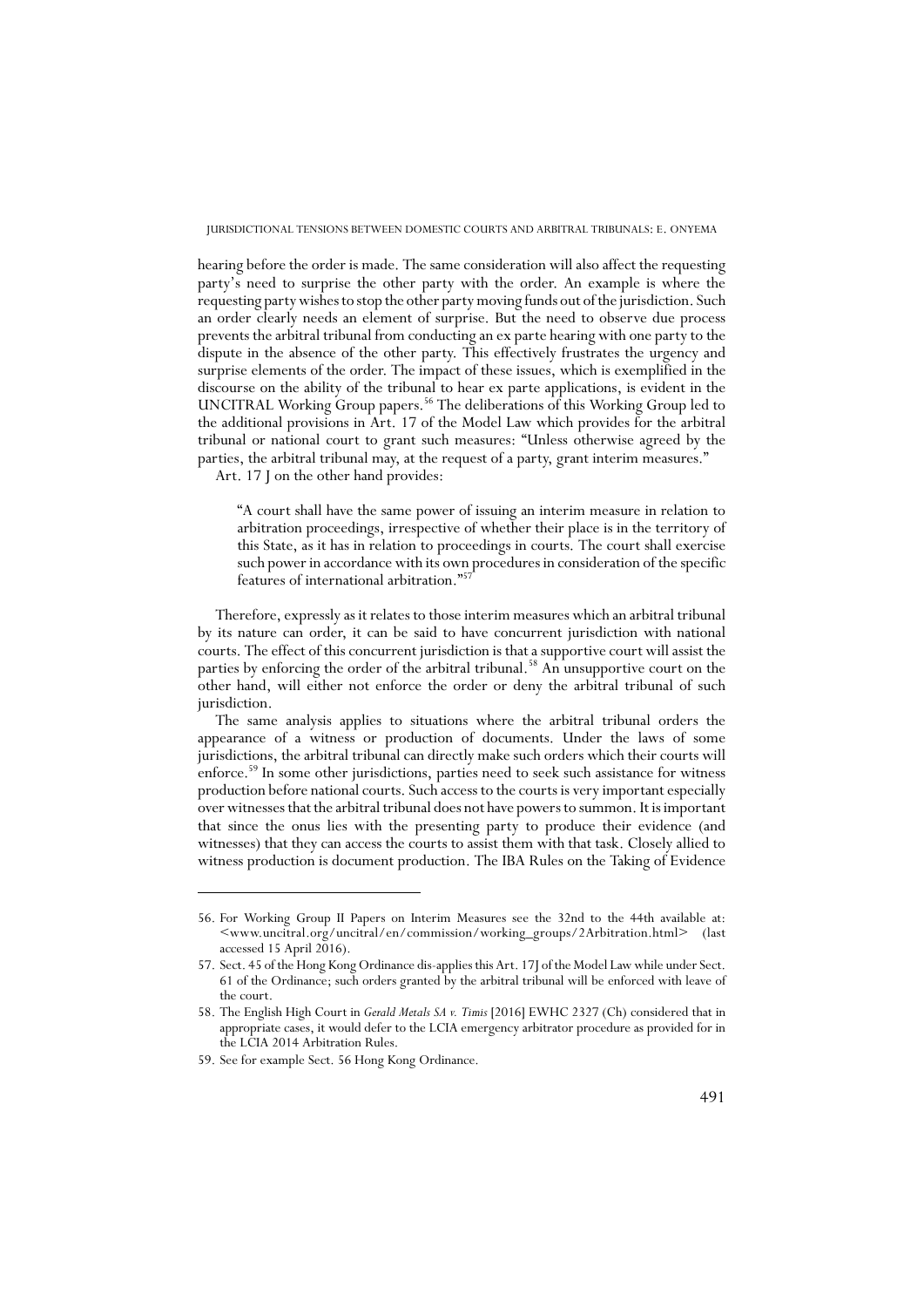in International Arbitration has greatly assisted with harmonizing practice on this subject.<sup>60</sup>

States therefore anticipate that arbitral tribunals will decide the substantive issues in dispute and the procedural matters connected to such decisions as consented to by the disputing parties. In addition states generally allow their courts to intervene to varying degrees with any arbitration connected to their territory. Such intervention may be prior to the constitution of the arbitral tribunal, during the arbitration proceedings and after the issuance of the arbitral award. These interventions by national courts may be necessary and supportive of the arbitration process. Supportive interventions by national courts will facilitate the commencement of the arbitration process, its smooth continuation and enforcement of the decisions made by the arbitral tribunal. Therefore the tools provided for national courts to intervene in arbitration may be construed positively as evidence of state support for the process of arbitration. Such tools may also be construed negatively. As shown above, the same tools are generally available for court support or negative intervention in arbitration in various jurisdictions. However, the difference in categorizing the attitude of national courts lies in how these courts use these tools.

There is no singular jurisdiction in the world that does not provide opportunities for its courts to intervene in arbitration proceedings within its territory. However, the states that are referred to as being "arbitration friendly" are those whose courts respect and support the jurisdiction of the arbitral tribunal and the arbitral process. States whose courts appear to not fully appreciate the role of, and sphere of influence of arbitration within their legal system, are described as being unfriendly towards arbitration. Such courts appear to compete for jurisdictional power and space with the arbitral tribunal, thereby negatively intervening in the arbitral process. Such negative intervention frustrates the right of choice of dispute resolution mechanism given to the disputants by the same state, since both the executive, legislative and judiciary are different arms of the same state or government. Such negative intervention by national courts in arbitration references causes additional expense of time and money, frustrates the parties' choice of dispute resolution mechanism and greatly erodes users' confidence in arbitration generally and more particularly in such jurisdictions.

## III. LINKAGE BETWEEN SUPPORTIVE ARBITRATION JURISDICTION AND CHOICE OF SEAT

This section briefly examines the link between the perception by users of arbitration of a jurisdiction as being supportive of arbitration, and the ability of such jurisdiction to attract arbitration references as seat. It is generally recognized that a modern arbitration regime includes: content of the arbitration law (whether it accepts and codifies party autonomy and limited court interference, so generally meets the UNICTRAL Model law

<sup>60.</sup> For the IBA Rules on the Taking of Evidence in International Arbitration 2010 and Commentary, see: <www.ibanet.org/Publications/publications\_IBA\_guides\_and\_free\_materials.aspx> (last accessed 15 April 2016).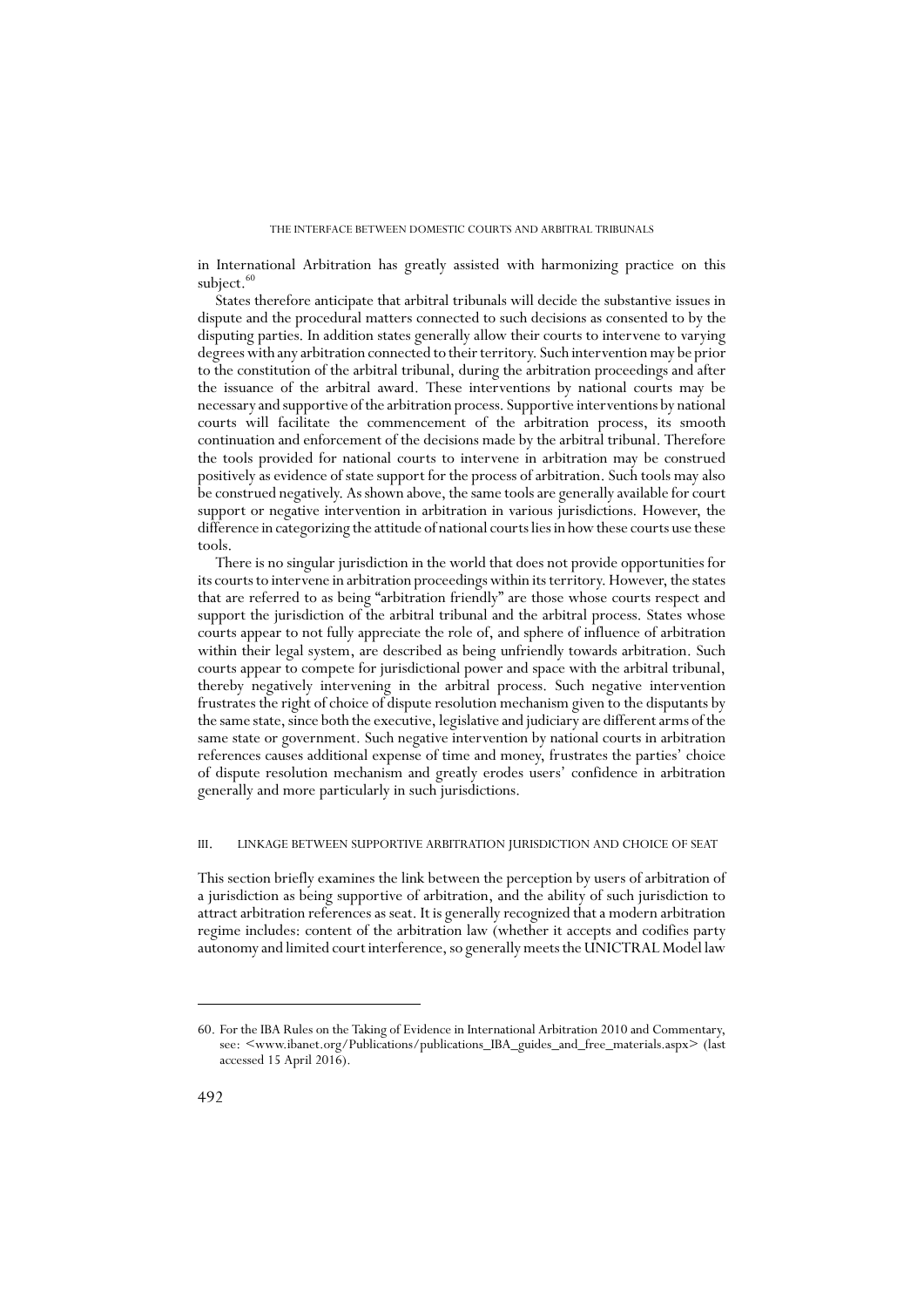minimum threshold); whether the jurisdiction is party to the New York Convention; $^{61}$ whether the jurisdiction is home to viable and sustainable arbitration institutions; whether the jurisdiction is home to qualified arbitration practitioners; and whether the attitude of the courts is supportive of arbitration.<sup>62</sup> This last factor shall be examined in more detail under this section.

## *1. Popular Seats for International Arbitration*

The traditional seats for arbitration as noted by several arbitration surveys (in different orders) are, Geneva, London, New York and Paris. Examples from the Queen Mary Surveys consistently list these cities. The 2006 Queen Mary Survey notes that, "the four most popular venues were England, Switzerland, France and the United States of America".<sup>63</sup> Data from the Queen Mary International Arbitration surveys show that in 2010, London, Paris, New York and Geneva were the seats most preferred by their respondents with Singapore beginning to emerge as a "regional leader in Asia".<sup>64</sup> In their 2015 survey, London, Paris, Hong Kong, Singapore and Geneva were listed as the "five most preferred and widely used seats".65 Interestingly, on number of caseload, China can be regarded as a major player with CIETAC recording a total of 18,078 cases between  $2000$  and  $2015$  of which  $7,280$  were foreign related and  $10,798$  were domestic cases.<sup>66</sup> However from the Queen Mary survey, China was not mentioned as one of the top destinations for international arbitration.<sup>67</sup> The Queen Mary 2015 survey found that parties chose seats primarily on the "reputation and recognition" of the seat and as a link to the substantive law of the transaction. When asked the reasons for their preferences, respondents to the Queen Mary survey chose, "neutrality and impartiality of the local legal system, the national arbitration law, and track record of enforcing agreements to arbitrate and arbitral awards" as their top three factors.<sup>68</sup> This is all very useful data which states wishing to attract more arbitration cases can use in formulating relevant policies.

Singapore was noted in the Queen Mary 2015 Survey as one of the popular (nontraditional) seats for arbitration. This finding by the Queen Mary Survey is supported by

<sup>61.</sup> As listed by Sundaresh MENON, "Transnational Commercial Law: Realities, Challenges and a Call for Meaningful Convergence", Singapore Journal of Legal Studies (2013) pp 231 at 238-240.

<sup>62.</sup> The 2015 Queen Mary International Arbitration Survey at pp. 5, 11-17, found that their respondents preferred certain seats because of their "appraisal of the seats established formal legal infrastructure: the neutrality and impartiality of the legal system; the national arbitration law; and its track record for enforcing agreements to arbitrate and arbitral awards".

<sup>63.</sup> See "International Arbitration: Corporate Attitudes and Practices 2006" at pp. 3, 14-15.

<sup>64.</sup> See "Choice in Arbitration" 2010 Survey, pp. 2, 17-20.

<sup>65.</sup> See "2015 International Arbitration Survey: Improvements and Innovations in International Arbitration", pp. 2, 11-17.

<sup>66.</sup> For details of CIETAC caseload, see: <www.cietac.org/index.php?m=Page&a=index& id=40&l=en> (last accessed 6 February 2017).

<sup>67.</sup> This anomaly raises various qualitative issues on the use of surveys for example the results being very dependent on the location of the respondents. It also raises the question of what are the best forms of measureable indicators for these types of enquiry.

<sup>68. 2015</sup> International Arbitration Survey at p. 13.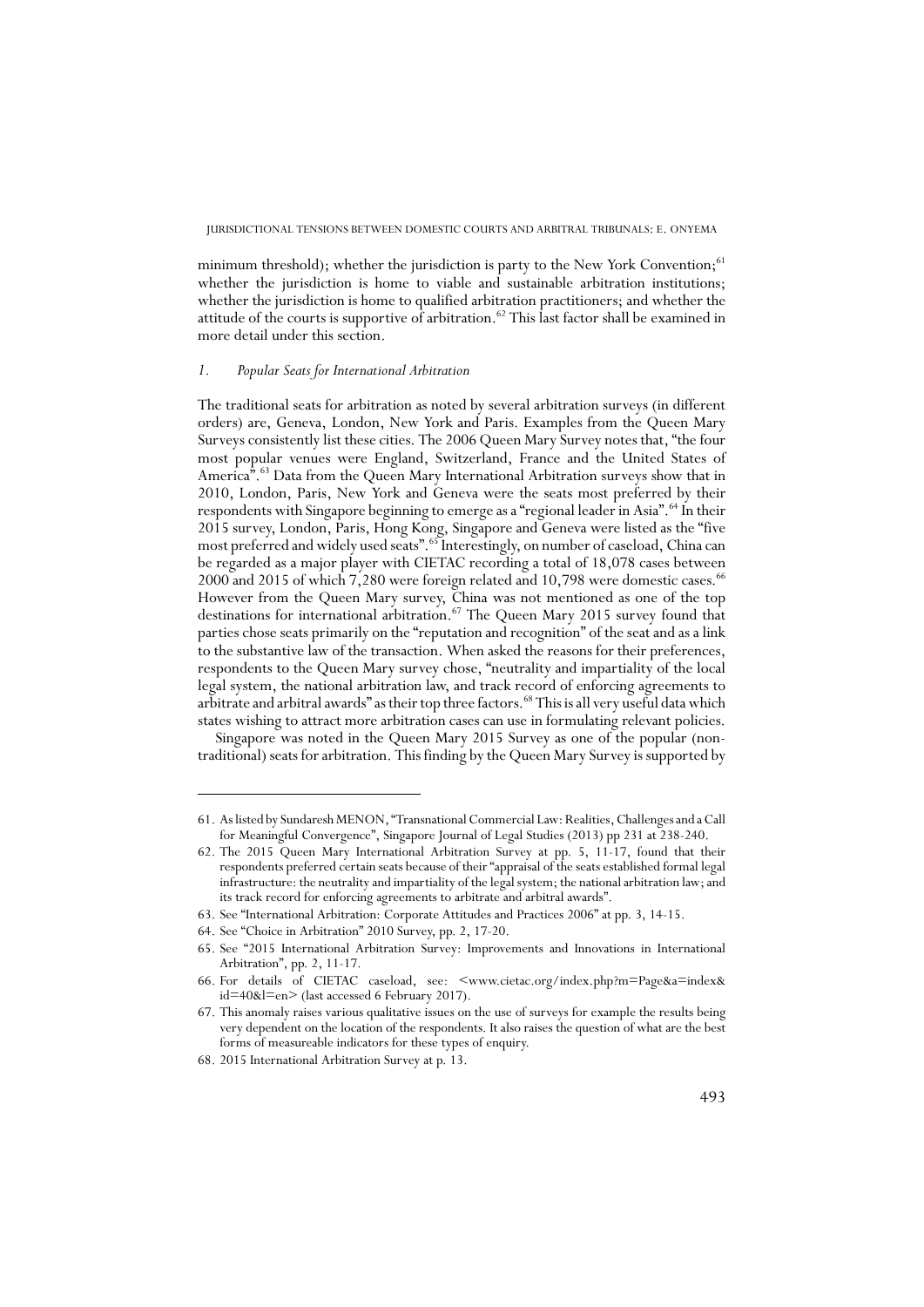recent data from the Singapore International Arbitration Centre (SIAC) which shows a year-on-year increase in its caseload of new cases, from 78 in 2004 to 222 in 2014.<sup>69</sup> SIAC continues to review its arbitration rules with the latest revision of its 2013 Rules in 2016.70 These reviews keep abreast with developments in arbitral practice so the Rules meet the needs of its users. A very brief examination of the arbitration regime in Singapore may help with understanding its rise to becoming a popular seat for arbitration. Singapore (in addition to other policy changes) revised its International Arbitration law in 2012 and though based on the Model Law, reflects greater court support for arbitration.<sup>71</sup> However, an explanation of the popularity of Singapore as a seat for arbitration must go beyond these factors. This is because some other jurisdictions that have also reviewed their national arbitration laws (and some have more than one major arbitration institution with equally modern arbitration rules) have not garnered such popularity or seen such increases in their arbitration caseload. I will suggest that the role of the government and courts of Singapore in supporting arbitration, along with its geographical location (serving the Australian-Asian markets) have also greatly impacted on its emergence as a popular seat for arbitration. The government of Singapore and the courts of Singapore have adopted clear policies to support the growth and development of Singapore as an international centre for arbitration.<sup>72</sup> This has led to greater marketing of arbitration in Singapore and of Singapore to the international arbitration community. In addition to the availability of first-class non-legal support services for arbitration, Singapore has also put in place first-class legal services to support international arbitration.73

It must be noted that even for the traditional seats, their courts have not always made "supportive" decisions over arbitration disputes. Two examples from England will suffice: In the *Jivraj v Hashwani* litigation of 2009 where the English Court of Appeal decided that arbitrators were employees of the appointing parties in interpreting EU law<sup>74</sup>; the international arbitration community raised alarm over the decision of the Court of Appeal (to the effect that arbitrators were employees) and made strenuous "protests" in the media; with some institutions filing amicus briefs at the hearing of the

<sup>69.</sup> See the 2015 SIAC Annual Report at: <www.siac.org.sg/images/stories/articles/annual\_report/ SIAC\_Annual\_Report\_2015.pdf> (last accessed 15 April 2016).

<sup>70.</sup> SIAC also recently launched its Investment Arbitration Rules with effect from 1 January 2017. The text of these Rules is available at <www.siac.org.sg/images/stories/articles/rules/IA/ SIAC%20Investment%20Arbitration%20Rules%20-%20Final.pdf> (last accessed 30 January 2017).

<sup>71.</sup> One example of such support is in Sect. 12. In 2016 further revisions came into effect; for example Sect. 16 on the appointment of a conciliator.

<sup>72.</sup> See for an example of an article on this: <http://simc.com.sg/singapore-became-arbitrationhub/> (last accessed 15 April 2016).

<sup>73.</sup> Such legal services include the increase in the numbers of international law firms with offices in Singapore providing access to legal and other expertise for complex disputes.

<sup>74.</sup> The Employment Equality (Religion and Belief) Regulation, 2003. This Regulation prohibits employers from discriminating against a prospective employee on grounds of religion.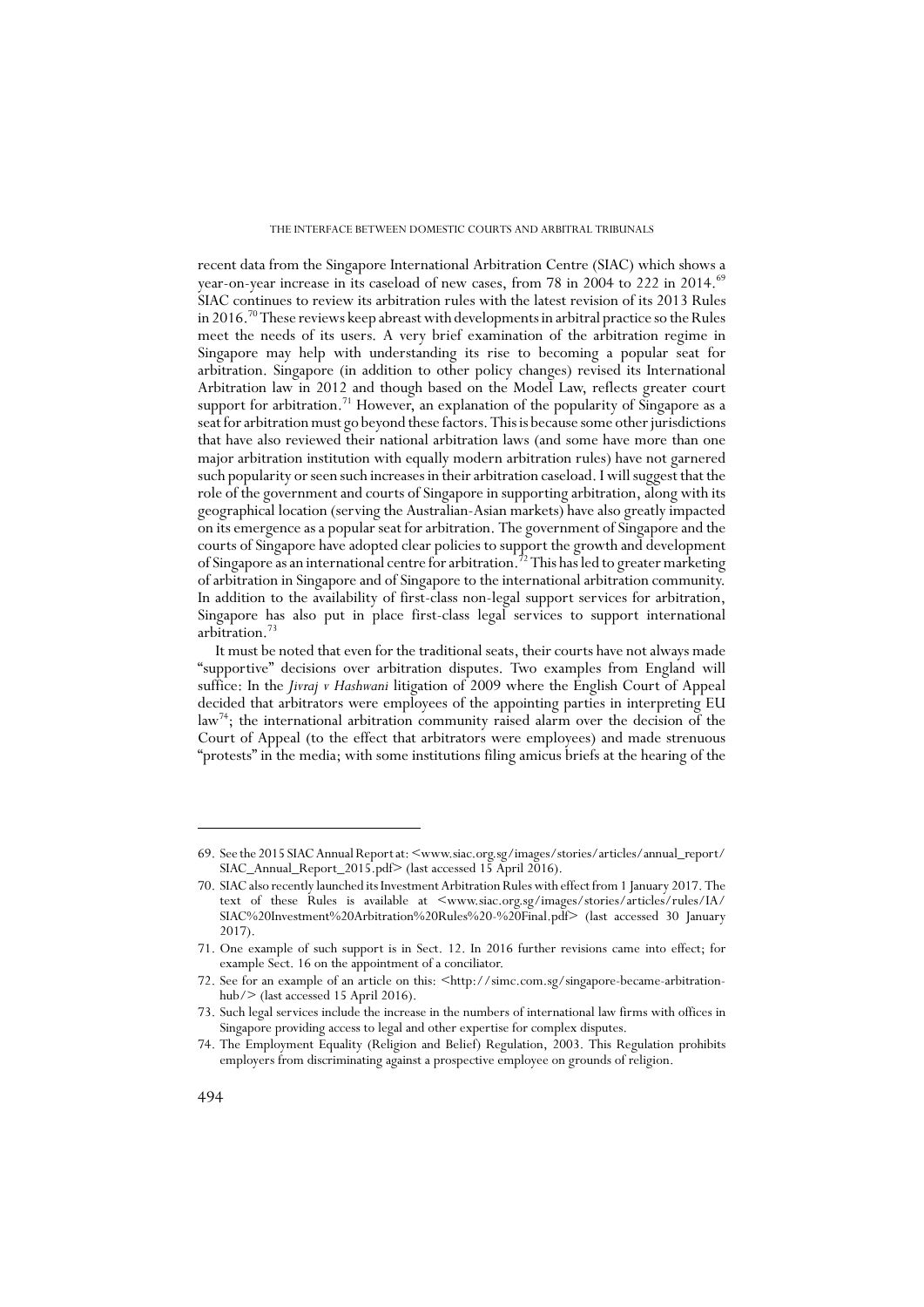appeal at the Supreme Court.<sup>75</sup> The decision of the Court of Appeal was reversed by the Supreme Court to safeguard arbitration and the London arbitration market.<sup>76</sup> The intervention of the arbitration institutions (ICC and LCIA) must be commended. Such intervention is necessary to protect arbitration and must be made (wherever possible) in courts all over the world and not just in selective jurisdictions.

Again, in 2010, the English Supreme Court upheld the decision of the Court of Appeal in *Dallah v. Pakistan* by refusing to enforce in England the arbitral award made by an ICC arbitral tribunal sitting in Paris, though the same award was enforced by the French courts.<sup>77</sup> This was viewed as a decision that is not supportive of arbitration. However these decisions did not negatively affect the continued choice of London as seat of arbitration.78 This may point to factors other than just having a supportive judiciary to attract arbitration as seat; or does this relate to the effect of arbitration users' perception of a jurisdiction; so that when a jurisdiction is perceived as supportive, its national courts can afford to occasionally give anomalous decisions on arbitration? This clearly calls for some interrogation for a clearer understanding of why such decisions do not adversely affect the reputation or choice of a traditional seat such as London as a top destination for arbitration references.<sup>79</sup>

# *2. Some African Jurisdictions*

It will be remiss not to explore some African jurisdictions since the 23rd ICCA Congress was held in Africa (Mauritius). This section briefly examines four African jurisdictions whose national laws are based on the UNCITRAL Model Law; are parties to both the New York and ICSID Conventions; and home to known arbitration institutions with

<sup>75.</sup> For a good summary of the issues and decisions in *Jivraj v. Hashawani*, see commentary by Olswang LLP at: <www.lexology.com/library/detail.aspx?g=d9baca5b-a5fd-4692-b7e8-a8243fd1c323> (last accessed 15 April 2016).

<sup>76.</sup> See *Jivraj v. Hashwani* [2011] UKSC for the decision of the Supreme Court overturning the decision of the Court of Appeal which is reported in [2010] EWCA Civ. 712.

<sup>77.</sup> The refusal was on the ground that the Government of Pakistan was not a party to the arbitration agreement between Dallah and the Trust. See *Dallah Real Estate and Tourism Holding Company v. Ministry of Religious Affairs and Government of Pakistan* [2010] UKSC 46 for the Supreme Court decision. See a summary from White & Case LLP at: decision. See a summary  $\leq$ www.whitecase.com/publications/newsletter/insight-dallah-paris-court-appeal-and-uksupreme-court-reach-contrary> (last accessed 15 April 2016).

<sup>78.</sup> For example in 2014 the second most frequently chosen place for ICC arbitrations was London; chosen in eighty-six cases. See ICC Bulletin (2015, issue 1) at page 14.

<sup>79.</sup> Such interrogation will help dispel the view expressed in some emerging jurisdictions that regardless of how "friendly" their arbitration regime becomes, international arbitration users will still choose the traditional seats.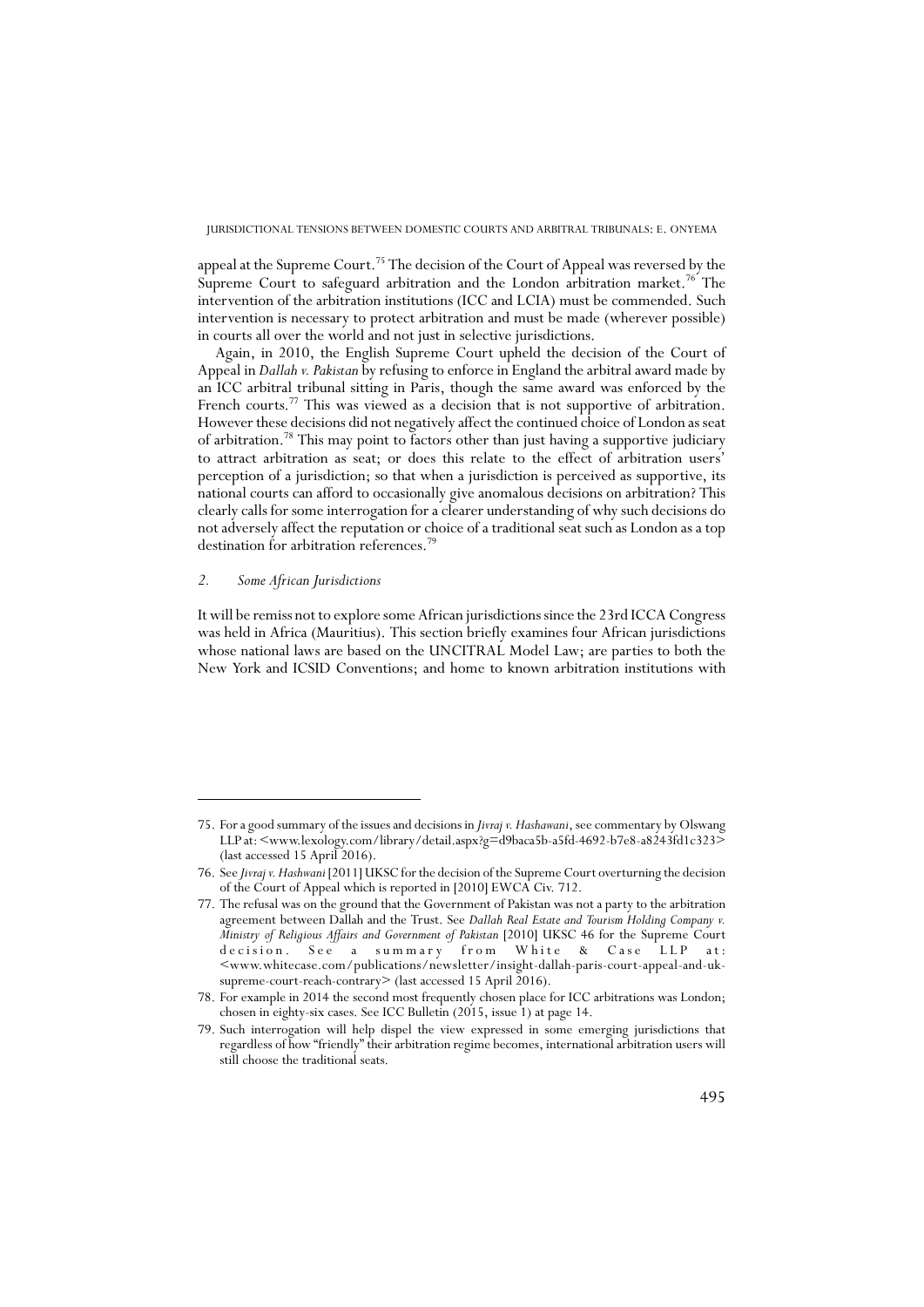modern arbitration rules:<sup>80</sup> Nigeria, Rwanda, Mauritius, and Egypt. A brief mention will also be made of the OHADA arbitration regime.<sup>81</sup>

Nigeria hosts one of the African-Asian Legal Consultative Organization (AALCO) Regional Centres, the Lagos Regional Centre and at least one other major arbitration centre, the Lagos Court of Arbitration Centre.<sup>82</sup> Nigeria generates huge numbers of both domestic and international commercial disputes. The Nigerian Arbitration and Conciliation Act 1988 is based on the Model Law (1985 version) and its arbitration institutions have modern arbitration rules.<sup>83</sup> However Nigeria is not attracting international arbitrations as seat. It is obvious that apart from a weak non-legal environment, the systemic failures of Nigerian courts create a very weak judicial environment which is not perceived by arbitration users as supportive of arbitration.<sup>84</sup> There have been some very positive judicial decisions such as the Nigerian Supreme Court decision in *The Owners of the MV Lupex v. Nigeria Overseas Chartering and Shipping Ltd* upholding the arbitration agreement.<sup>85</sup>However, it is frustrating for parties to have to appeal all the way to the Supreme Court of Nigeria for their arbitration agreement to be recognized and given effect.

Rwanda has fared much better than Nigeria especially as a post-conflict state. Rwanda has a modern arbitration law also based on the Model Law (2006 version) and a very active and vibrant Kigali International Arbitration Centre (KIAC) supported by the government of Rwanda. From statistics made available by KIAC, it has a growing caseload and between 2012 and 2015 has administered twenty-eight cases with parties from the United States of America, Italy, South Africa, Kenya, Pakistan, Rwanda, and Senegal.<sup>86</sup>

Mauritius on its part has first class non-legal facilities, a developed tourism industry and a thriving global business industry. It is a Model Law (2006 version) jurisdiction and home to the LCIA-MIAC centre which is described by a report on three arbitration institutions in Africa commissioned by the African Development Bank, as having,

<sup>80.</sup> For a list of seventy-two arbitration institutions in various African countries see:  $\leq$ www.arbitration-icca.org/media/7/14403606533411/list\_of\_arbitration\_institutions\_in africa\_-\_emilia.pdf> (last accessed 30 January 2017).

<sup>81.</sup> OHADA refers to the "Organization for the Harmonization of Business Laws in Africa" created by Treaty in 1993 and revised in 2008. For more information on OHADA see: <www.ohada.com/> (last accessed 15 April 2016).

<sup>82.</sup> Nigeria is home to at least two other arbitration institutions: International Centre for Arbitration and Mediation, Abuja; and Lagos Chamber of Commerce International Arbitration Centre.

<sup>83.</sup> One example is the 2015 Arbitration Rules of the Lagos Chamber of Commerce International Arbitration Centre (LACIAC) which is available at:  $\langle$ www.laciac.org/> (last accessed 15 April 2016).

<sup>84.</sup> Such systemic failures include delays in the judicial process and allegations of judicial corruption. On delays see, Emilia ONYEMA, "IPCO v NNPC Saga and Liability of Nigerian Legal System", published in The Guardian Newspapers (Nigeria) of 22 December 2015 and also available at: <http://eprints.soas.ac.uk/21653/> (last accessed 15 April 2016).

<sup>85.</sup> *The Owners of the MV Lupex v. Nigeria Overseas Chartering and Shipping Ltd* [2003] 15 NWLR (Part 844) 469.

<sup>86.</sup> For more details see: <www.kiac.org.rw/IMG/pdf/-25.pdf> (last accessed 15 April 2016).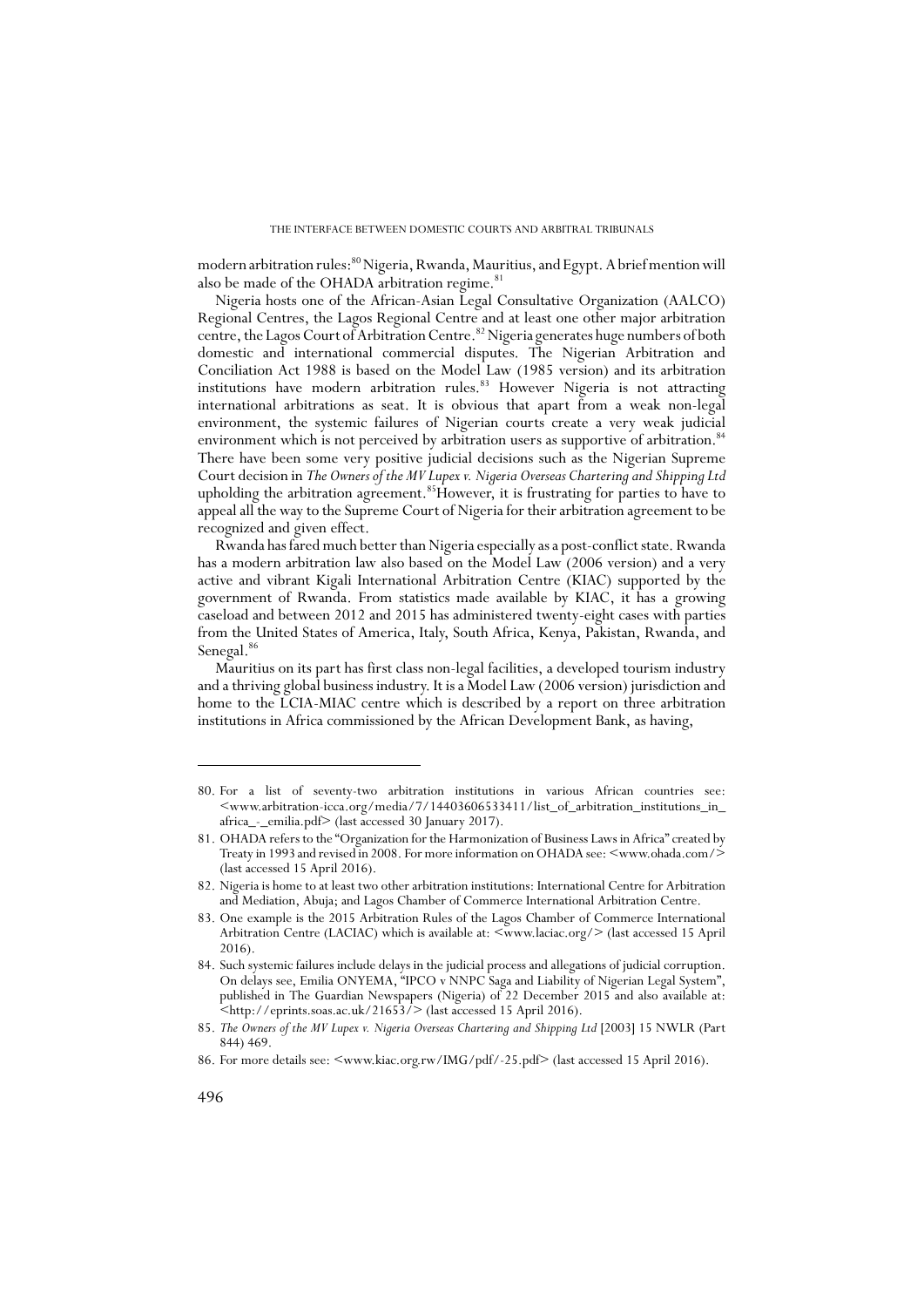"the potential to become a successful arbitration centre, as it is endowed with a very modern set of arbitration rules, the Centre's Registrar has responded to all requests for information in a very professional and efficient manner, and the local arbitration law also seems to meet all international standards". 87

The government of Mauritius embarked on a clear policy initiative of making Mauritius a destination for international arbitration.88 The Mauritian courts have adopted this policy and can be said to be supportive of international arbitration. This is evidenced from their decisions on arbitration and their specialist courts with final appeal to the Privy Council in London.<sup>89</sup> One recent example of a very supportive decision by the Mauritius Supreme Court is the *Cruz City 1 Mauritius Holdings v.* Unitech Ltd case.<sup>90</sup> In this case the Court enforced two LCIA arbitral awards in favour of Cruz City. The Supreme Court of Mauritius used the opportunity to declare the constitutionality of the New York Convention in Mauritius and its preference for a narrow public policy interpretation of Art. V(2) of the Convention. Mauritius therefore has in effect supportive arbitral, legal and non-legal environments for international arbitration to thrive. It is also suitably located to attract disputes from Indian parties. An assessment on the basis of caseload shows Mauritius is not yet thriving as a seat for international arbitration. This may be because LCIA-MIAC is still a relatively young arbitration institution.<sup>91</sup>

Egypt on its part is home to the oldest AALCO regional centre in Africa, the Cairo Regional Centre. Egypt's national arbitration law is also based on the Model Law (1985 version) while the arbitration rules of the Cairo Regional Centre are based on the UNCITRAL Rules.<sup>92</sup> The caseload of the Cairo Regional Centre has grown year-on-year. In their 2015 Annual Report, 54 new cases were filed with the Centre, bringing the total of cases filed with the Centre to  $1,070.^{93}$  Of these new cases, two were purely international (between parties from Saudi Arabia, United States and UAE).<sup>94</sup>

<sup>87.</sup> See Werner JAHNEL, "Assessment Report of Arbitration Centres in Cote d'Ivoire, Egypt and Mauritius", a report prepared for the African development Bank, dated 10 April 2014 at p. 69 and available at: <www.afdb.org/fileadmin/uploads/afdb/Documents/Procurement/Projectrelated-Procurement/Assessment\_Report\_of\_arbitration\_centres\_in\_C%C3%B4te\_ d%E2%80%99Ivoire\_\_Egypt\_and\_Mauritius.pdf> (last accessed 15 April 2016).

<sup>88.</sup> For more details, see Duncan BAGSHAW, "The Experience of LCIA-MIAC" in Emilia ONYEMA, ed., *The Transformation of Arbitration in Africa: The Role of Arbitral Institutions* (Kluwer Law International 2016) pp. 95-108.

<sup>89.</sup> This is clearly geared towards reassuring foreign parties who need final decisions on their disputes made by such a panel of decision makers.

<sup>90.</sup> *Cruz City 1 Mauritius Holdings v. Unitech Ltd and Others* [2014] SCJ 100.

<sup>91.</sup> According to the LCIA website, LCIA-MIAC was established in 2011.

<sup>92.</sup> For more information on the Cairo Regional Centre see, Mohamed ABDEL-RAOUF and Dalia HUSSEIN, "The Cairo Regional Arbitration Centre" in Emilia ONYEMA, ed., *The Transformation of Arbitration in Africa: The Role of Arbitral Institutions* (Kluwer Law International 2016) pp. 61-74.

<sup>93.</sup> See the CRCICA 2015 statistics at: <http://crcica.org/FilesEnglish/Annual%20Report\_2016- 10-31\_09-26-47\_0.pdf> (last accessed 06 February 2017).

<sup>94.</sup> This figure contrasts with 2014 when the Centre administered nine purely international cases with parties from Kuwait, Lebanon, Panama, Saudi Arabia, Seychelles, Sudan, Switzerland, and United Arab Emirates. CRCICA 2014 Annual Report is available at: <http://crcica.org.eg/ pub\_annual.html> (last accessed 15 April 2016).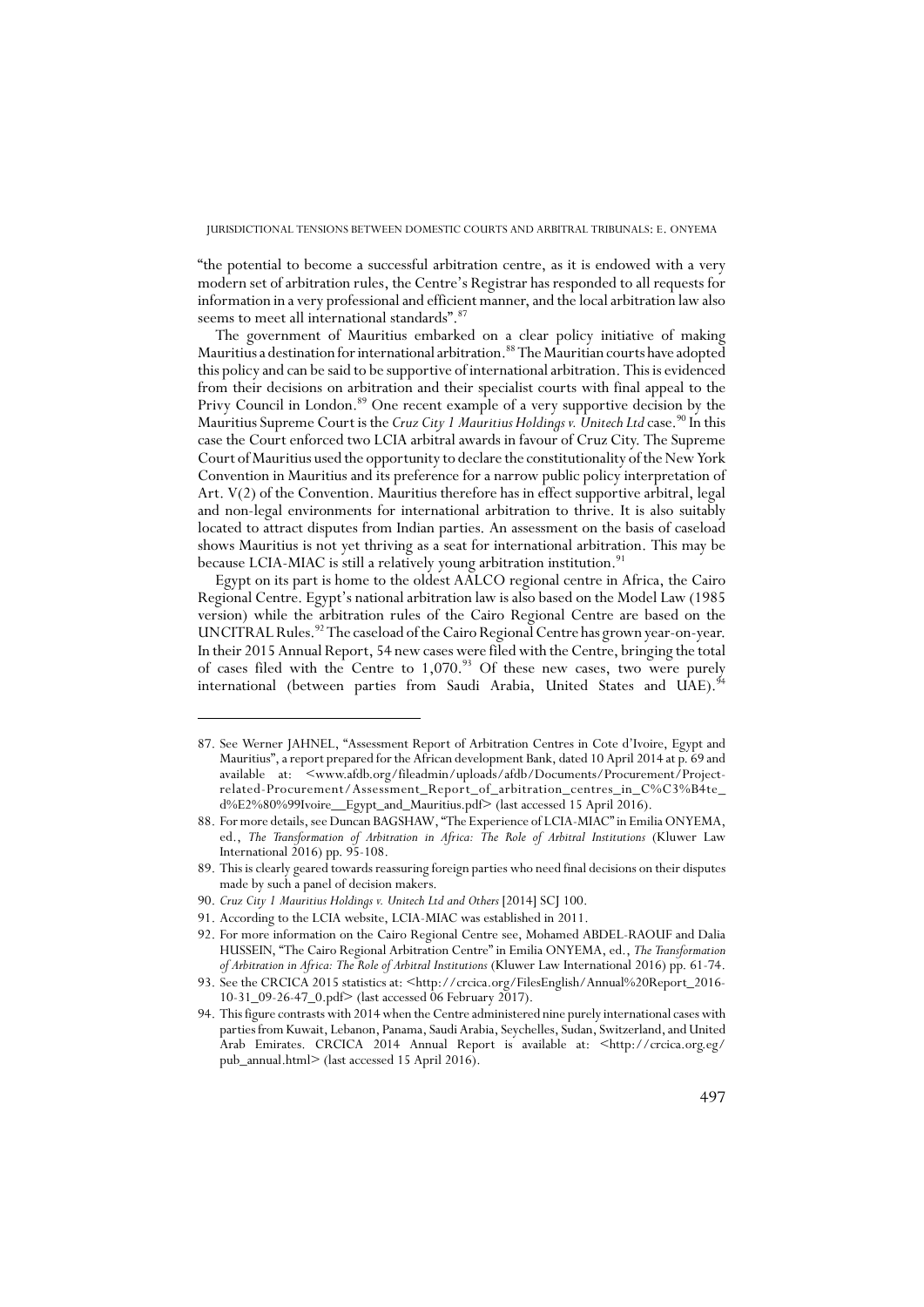Understandably, the disputes filed with the Cairo Regional Centre are predominantly from parties from the Middle East, North Africa (MENA) region.<sup>95</sup> However it is noted that the Centre has stepped up its engagement with countries of sub-Sahara Africa. For example it appointed a Nigerian arbitration expert to its Board of Trustees in 2014.<sup>96</sup> The Cairo Regional Centre remains a very active and engaged arbitration institution and will play a major leadership role for other arbitration institutions on the continent, as it shares its experience of administering arbitrations and participating in the global arbitral space.

As it relates to the OHADA arbitration regime, there are arbitration institutions in most of the seventeen OHADA member states and these have varying degrees of success and operate in similar fashion to other private arbitration institutions.<sup>97</sup> Within the OHADA region, the states apply the Uniform Arbitration Act of 1999 (UAA) which is currently under review. The UAA, though not modelled after the UNCITRAL Model Law, provides for a relatively modern arbitral regime as the law of arbitration for the member states.98 Arbitration under the Common Court of Justice and Arbitration (CCJA) Arbitration Rules is unique.<sup>99</sup> This uniqueness is based on the dualist nature of the CCJA as the OHADA supranational court and final authority on OHADA uniform acts. As an arbitration institution, the CCJA performs the same tasks and functions as any other arbitration institution. However when the arbitral tribunal renders its award, the same can be enforced or annulled by the CCJA (with no appeal to any other court).<sup>100</sup> Over the years the CCJA has shown its support for arbitration through robust enforcement of arbitral awards. However very recently, the CCJA annulled an arbitral award (in keeping with its practice) where the arbitrators agreed higher fees with the parties than was agreed by the CCJA.<sup>101</sup> This action of the arbitral tribunal and the parties was contrary to the mandatory provision in the CCJA Arbitration Rules, which binds the

 <sup>95.</sup> In 2015, CRCICA administered disputes involving parties from Egypt, Saudi Arabia, Lebanon, Libya, UAE, USA, Turkey, British Virgin Islands, Russia, Spain, Taiwan and the Cayman Islands. Correspondingly, the arbitrators came from Egypt, Lebanon, Saudi Arabia, Libya, Tunisia, USA, UK, Germany, France and Spain.

 <sup>96.</sup> The appointee is Mrs. Olufunke Adekoya. This is in addition to Judge Abdulqawi Yusuf from Somalia. See, Cairo Regional Centre 2015 Annual Report, at p. 14.

 <sup>97.</sup> The seventeen OHADA member states are: Benin, Burkina Faso, Cameroon, Central Africa Republic, Comoros, Democratic Republic of Congo, Guinea, Guinea Bissau, Equatorial Guinea, Chad, Côte d'Ivoire, Gabon, Mali, Niger, Republic of Congo, Senegal, and Togo. For arbitration institutions in these jurisdictions see the list at: <www.researcharbitrationafrica. com/#!arbitration-institutions-in-africa/lvi7c> (last accessed 15 April 2016).

 <sup>98.</sup> See Boris MARTOR, Nanette PILKINGTON, David S. SELLERS, and Sabastien THOUVENOT, *Business Law in Africa: OHADA and the Harmonization Process*, 2nd ed. (GMB Publishing Ltd 2007) pp. 259-284.

 <sup>99.</sup> See Emilia ONYEMA, "Regional Arbitration Institution for ECOWAS: Lessons from OHADA Common Court of Justice and Arbitration", Int'l ALR (2014, issue 5) pp. 99-111.

<sup>100.</sup> See Mahutodji Jimmy Vital KODO and Narcisse AKA, "The CCJA as a Regional Arbitration Institution" in Emilia ONYEMA, ed., *The Transformation of Arbitration in Africa: The Role of Arbitral Institutions*, (Kluwer Law International, 2016) pp. 47-59.

<sup>101.</sup> See *Republic of Guinea v. Getma International*, decision of the CCJA of 19 November 2015.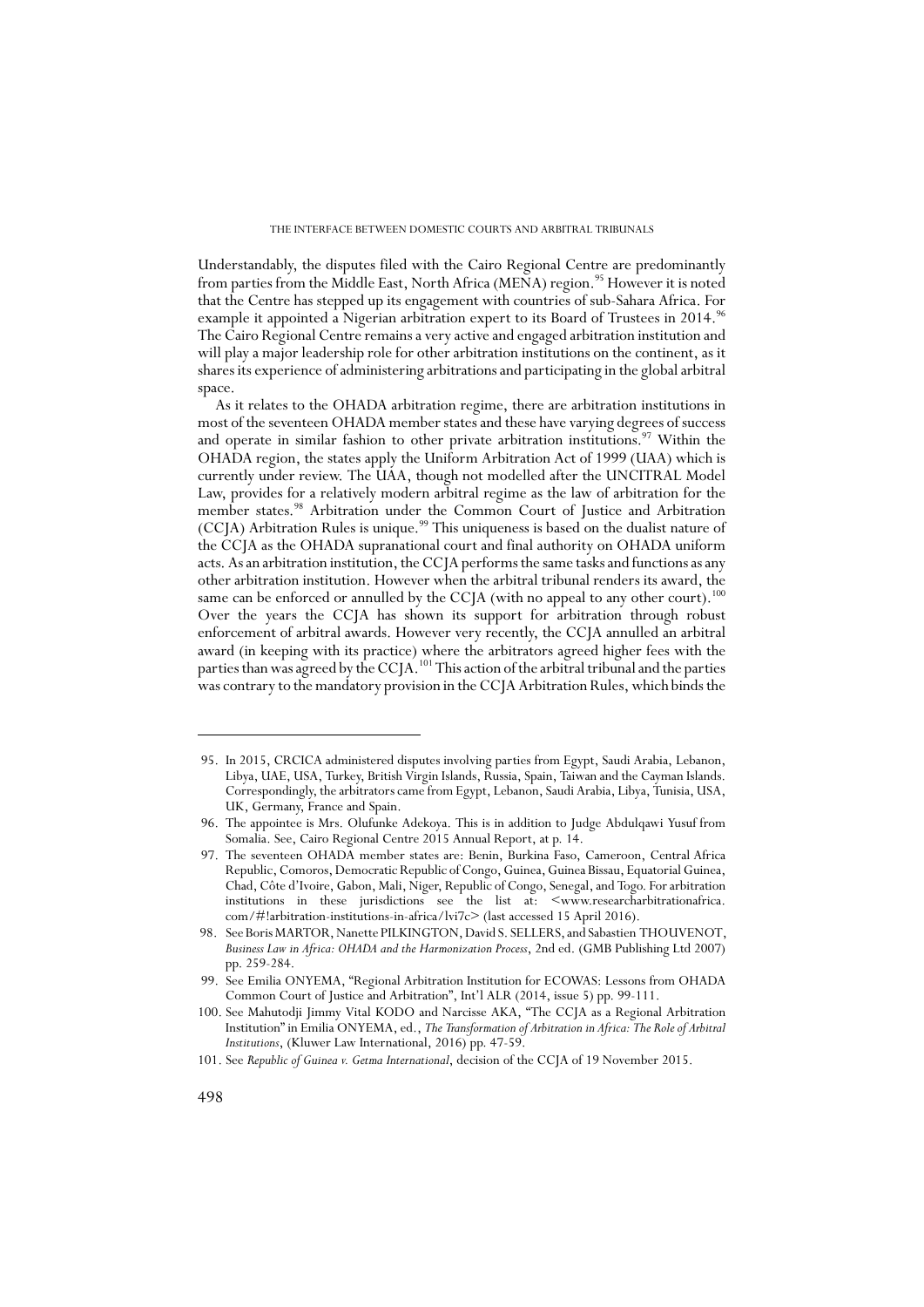parties to the fees set by the CCJA.<sup>102</sup> This decision has drawn negative commentary from the media103 and the wider arbitration community on its possible impact on the development of OHADA arbitration.<sup>104</sup>

An examination of the rankings of these African States in the World Bank Ease of Doing Business Reports shows a clear connection between governmental regulatory (in)efficiencies and growth of arbitration. Comparing the 2015 and 2016 Reports for the World Bank Ease of Doing Business Rankings, Singapore ranks first out of 189 jurisdictions in both Reports. For the four African countries explored above, Mauritius maintained its top ranking among African countries but fell from 28th in 2015 to 32nd in 2016 in the world. Rwanda fell from 46th in the world in 2015 to 62nd in 2016, but moved from 3rd to 2nd in Africa over the same period. Egypt fell from 112 in 2015 to 131 in 2016 globally and also lost ground within the continent from 12th in 2015 to 15th in 2016. Nigeria however, ranked 170 in 2015 and 169 in 2016 in the global rankings and among African countries moved from 42nd to 40th showing a very slight improvement. As compared with the traditional seats of arbitration mentioned above (London, Paris, Geneva), the United Kingdom was ranked 8th in 2015 and 6th in 2016 globally. France was ranked 31st in 2015 and 27th in 2016 while Switzerland was ranked 20th in 2015 and 26th in 2016.<sup>105</sup> These bare comparisons suggest a connection between the governmental regulatory environment of each country and its ability to attract international arbitration references as seat. It therefore appears the African States will need major improvements in their regulatory environments in addition to modernizing their laws and signing up to the relevant conventions, if they wish to attract international arbitration references as seats.

This paper has argued that if international arbitration users perceive a jurisdiction as being supportive, such jurisdiction will attract international arbitration references as seat. Published statistics on traditional seats for international arbitration primarily based in Europe and the United States of America support this thesis. As applied to emerging jurisdictions, there is evidence to show that the same is true. However, the question that needs to be examined is how a supportive jurisdiction is defined. As shown above, Singapore meets the classic definition of a supportive jurisdiction. Rwanda is a small (as is Singapore) post-conflict state with a lot of reconstruction on-going. The role played by the government with a clearly defined business-friendly policy appears to support and complement the work of the Kigali International Arbitration Centre. Mauritius is in the

<sup>102.</sup> It should be noted that the CCJA is empowered to fix a higher rate of fees for arbitrators under Art. 24(3) of its Arbitration Rules.

<sup>103.</sup> See for example, a Newspaper article at: <www.jeuneafrique.com/285543/societe/affairegetma-guinee-les-arbitres-repondent/> (last accessed 15 April 2016).

<sup>104.</sup> See commentary from Herbert Smith Freehills at: <http://hsfnotes.com/arbitration/2016/ 01/19/ohada-ccja-court-annuls-e38-million-arbitral-award-against-guinea/> (lst accessed 15 April 2016). Getma unsuccessfully applied to enforce the annulled award before the courts in the United States. See for example, the decision of the District Court of Columbia in *Getma International v. Republic of Guinea*, Civil Action No. 2014-1616 (D.C. 2016).

<sup>105.</sup> See the World Bank *Doing Business Reports*: 2016 "Measuring Regulatory Quality and Efficiency"; and 2015 "Going Beyond Efficiency" available at: <www.doingbusiness.org/>(last accessed 15 April 2016).